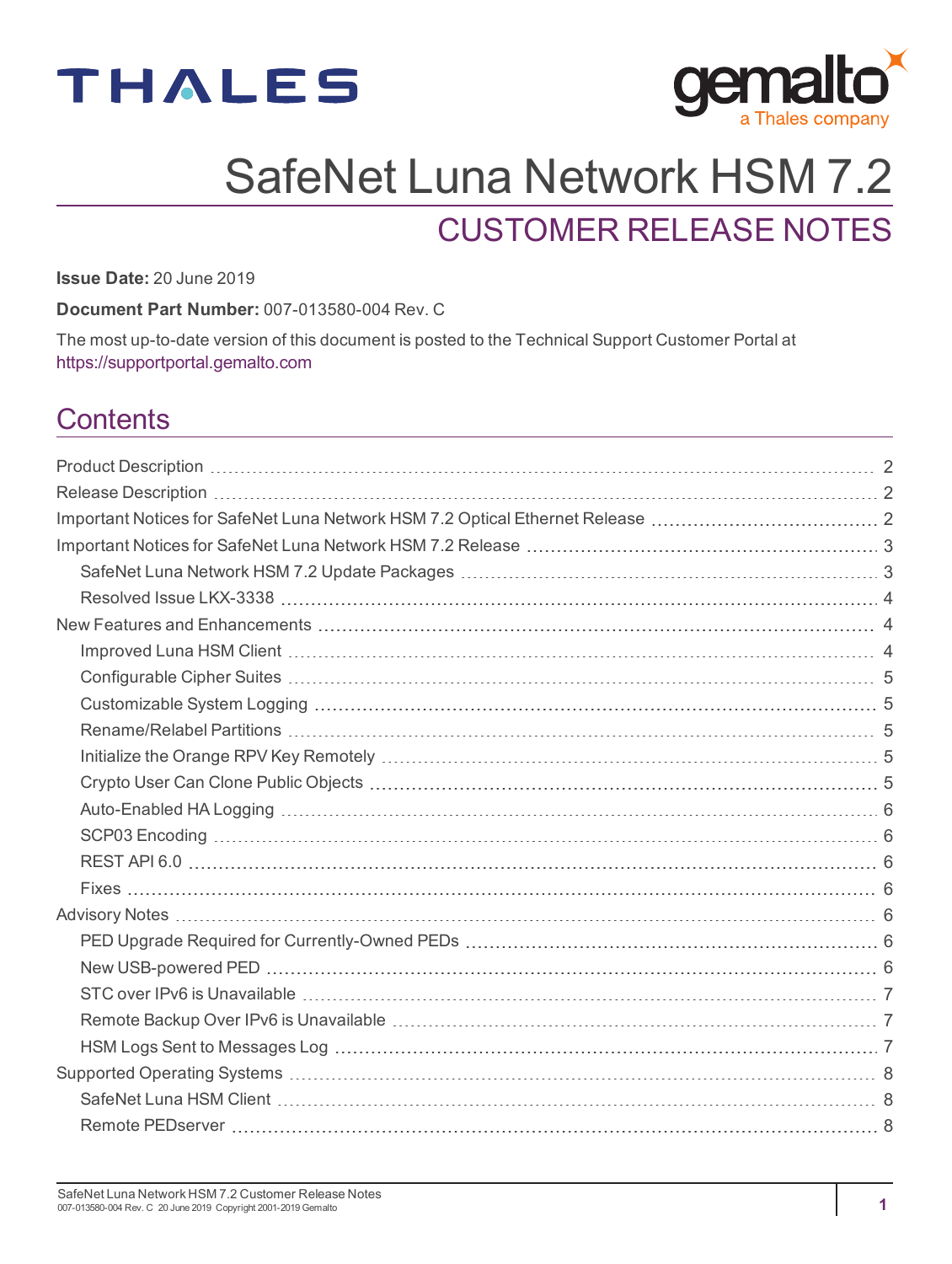# <span id="page-1-0"></span>Product Description

The SafeNet Luna Network HSM secures your sensitive data and critical applications by storing, protecting and managing your cryptographic keys in a high-assurance, tamper-resistant, network-attached appliance that offers market-leading performance. The SafeNet Luna Network HSM meets compliance and audit needs for FIPS 140, HIPAA, PCI-DSS, eIDAS, GDPR, and others, in highly-regulated industries including Financial, Healthcare, and Government.

The SafeNet Luna Network HSM offers up to 100 HSM partitions, high-availability configuration options, remote management, PED, backup, and dual hot-swappable power supplies.

# <span id="page-1-1"></span>Release Description

SafeNet Luna Network HSM 7.2 is a field update release of Gemalto's 7.x SafeNet Luna Network HSM. It includes Client software with drivers and tools, appliance software update, and new firmware for the HSM.

<span id="page-1-2"></span>SafeNet Luna Network HSM 7.2 is a factory release of Gemalto's 7.x SafeNet Luna Network HSM. It includes 10Gbps Optical Ethernet hardware and appliance software.

# Important Notices for SafeNet Luna Network HSM 7.2 Optical Ethernet Release

Gemalto is pleased to announce the availability of the 10 Gbps optical NIC SafeNet Luna Network HSM. This product variant provides two 10G optical network interfaces and two 1G copper network interfaces, as opposed to the standard 1G model which provides four 1G copper network interfaces.

The 10G SafeNet Luna Network HSM provides two 10G SFP optical Ethernet network interfaces (labeled 0 and 1), and two 1G copper RJ45 network interfaces (labeled 2 and 3), as illustrated below. You can optionally bond eth0 and eth1 to bond0, or eth2 and eth3 to bond1, to provide a redundant active/standby virtual interface.

The 10G model is functionally equivalent to the standard 1G model, except on the following five points: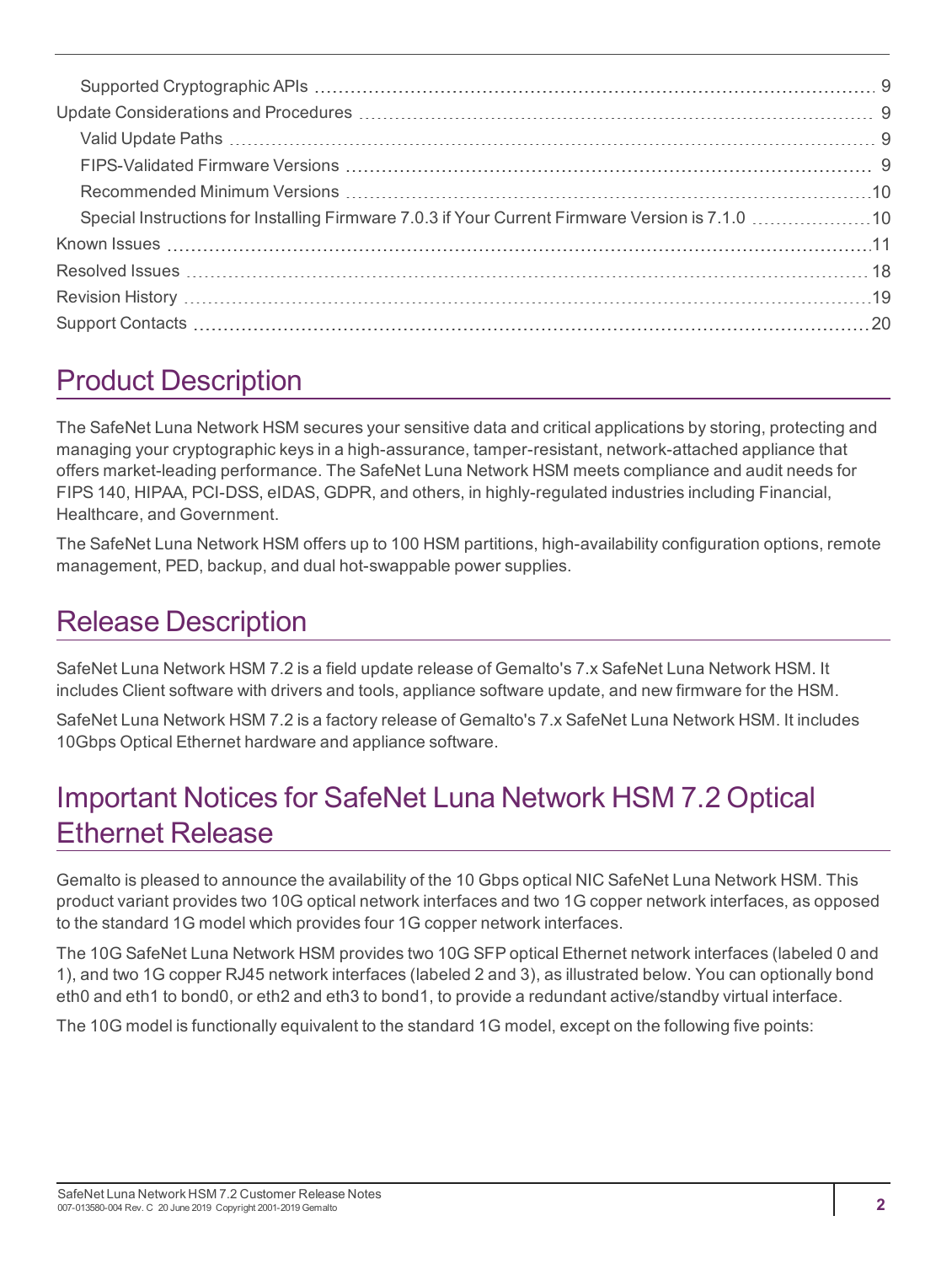

- **>** Two of the Ethernet ports (see the middle, upper portion of the diagram, just above the ventilation grid) have 10Gbps Optical Ethernet SFP+ connectors, while the two Ethernet ports (stacked vertically beside the HSM slot) retain 1Gbps copper RJ-45 sockets.
- **>** The small form-factor pluggable (SFP) transceiver modules are packed in their own independent packaging to avoid possible damage and dust during shipping and handling, and those must be inserted into the SFP+ connectors on the appliance during appliance installation. (See the Installation Guide in the main product documentation)
- **>** The logical Ethernet port assignments are different from the standard appliance, such that the 10Gbps optical ports are designated Eth0 and Eth1, while the 1Gbps copper ports are designated Eth2 and Eth3.
- **>** The output of the Luna Shell (lunash:>) command **network show -verbose** displays "FIBRE" and the 10000baseT/Full option, when the appliance has optical Ethernet ports.
- **>** Port bonding is allowed only between Ethernet ports of the same type and speed.

#### **Appliance Software Updates**

The 10G SafeNet Luna Network HSM model ships with Luna 7.2 appliance software and Luna 7.0.3 HSM firmware installed. You can use the 10G optical ethernet ports with the installed software, or update to Luna 7.4 or higher.

#### **CAUTION! Do not update the 10G appliance to Luna 7.3.x.**

The port mapping will revert to the 1G configuration and you will lose 10G support. The appliance might require RMA to fix the port mapping.

<span id="page-2-0"></span>The notices below apply to either hardware version.

# Important Notices for SafeNet Luna Network HSM 7.2 Release

<span id="page-2-1"></span>Please consider the following important information before updating to this release.

### SafeNet Luna Network HSM 7.2 Update Packages

Note that there are TWO (2) separate update packages available on the Gemalto Customer Support Portal for the SafeNet Luna Network HSM 7.2 release:

**>** SafeNet Luna Network HSM 7.2 appliance software, with update to firmware **7.2.0**

Select this update if you do NOT require FIPS-validated firmware and/or require the bug fixes from the newer version.

**>** SafeNet Luna Network HSM 7.2 appliance software, with update to firmware **7.0.3**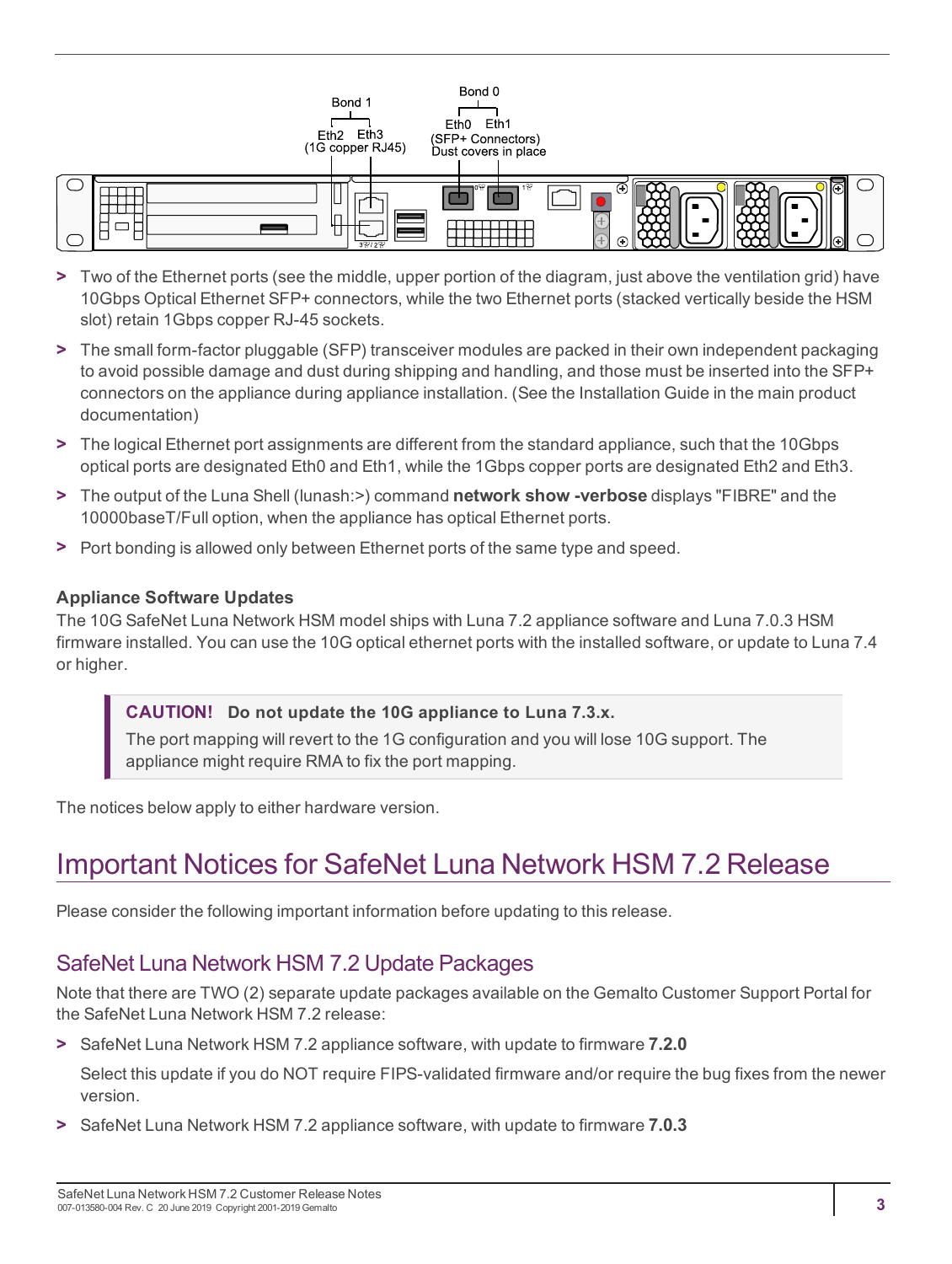Select this update if you DO require FIPS-validated firmware; firmware 7.0.3 is Gemalto's newest FIPSvalidated version for Luna 7 HSMs.

**NOTE** If you require firmware 7.0.3, you MUST upgrade your appliance to software version 7.2. Refer to the following sections for more information:

- **>** "Valid Update [Paths" on](#page-8-2) page 9
- **>** ["Recommended](#page-9-0) Minimum Versions" on page 10
- **>** "Special [Instructions](#page-9-1) for Installing Firmware 7.0.3 if Your Current Firmware Version is [7.1.0" on](#page-9-1) page 10

<span id="page-3-0"></span>Check that you have downloaded the appropriate package for your use case before proceeding with the update.

### Resolved Issue LKX-3338

Gemalto has identified an issue with asymmetric digest-and-sign, or digest-and-verify mechanisms when the data length exceeds 64KB, for all SHAxxx\_RSA\_xxx, SHAxxx\_DSA and SHAxxx\_ECDSA mechanisms.

Please note:

- **>** Simple (i.e. not combined with digest) RSA/ECDSA/DSA sign/verify operations are NOT affected, and work as expected for all HSM models.
- **>** This issue only affects HSMs with standard- and enterprise-level performance (\*700 and \*750 models). Maximum-performance (\*790) models are not affected.

This issue is resolved in both firmware 7.2.0 and 7.0.3.

**Gemalto strongly recommends that you update to firmware 7.2.0 or firmware 7.0.3 to avoid this issue in the future.**

# <span id="page-3-1"></span>New Features and Enhancements

<span id="page-3-2"></span>SafeNet Luna Network HSM 7.2 introduces the following new features and enhancements:

### Improved Luna HSM Client

Release 7.2 adds improvements to the Luna HSM Client software:

- **> Enhanced Version Compatibility for Luna HSM Client** Version 7.2 and newer Luna HSM Client can be used with HSMs running Luna 6.2.1 or higher, or any Luna 7 version, without conflict. Luna HSM Client 7.2 and newer versions can coexist in large deployments. You can schedule client roll-outs at your convenience, without need to match versions across your organization. Future HSM features that do not have clientversion dependencies will function without issue. See also "Supported Operating [Systems" on](#page-7-0) page 8.
- **> Mixed-Version HA Groups** HA groups containing both SafeNet Luna Network HSM 6 and 7 partitions are now supported using SafeNet Luna HSM Client 7.2 or newer. This mixed-version configuration is useful for migrating keys to a new SafeNet Luna Network HSM 7, or to gradually upgrade your production environment from Luna 6 to Luna 7.
- **> Improved Client Installer with User-Defined Install Paths (Windows)** Luna HSM Client can be installed at user-selected locations (file paths with sufficient space), and installed Client software can be modified without uninstalling and reinstalling.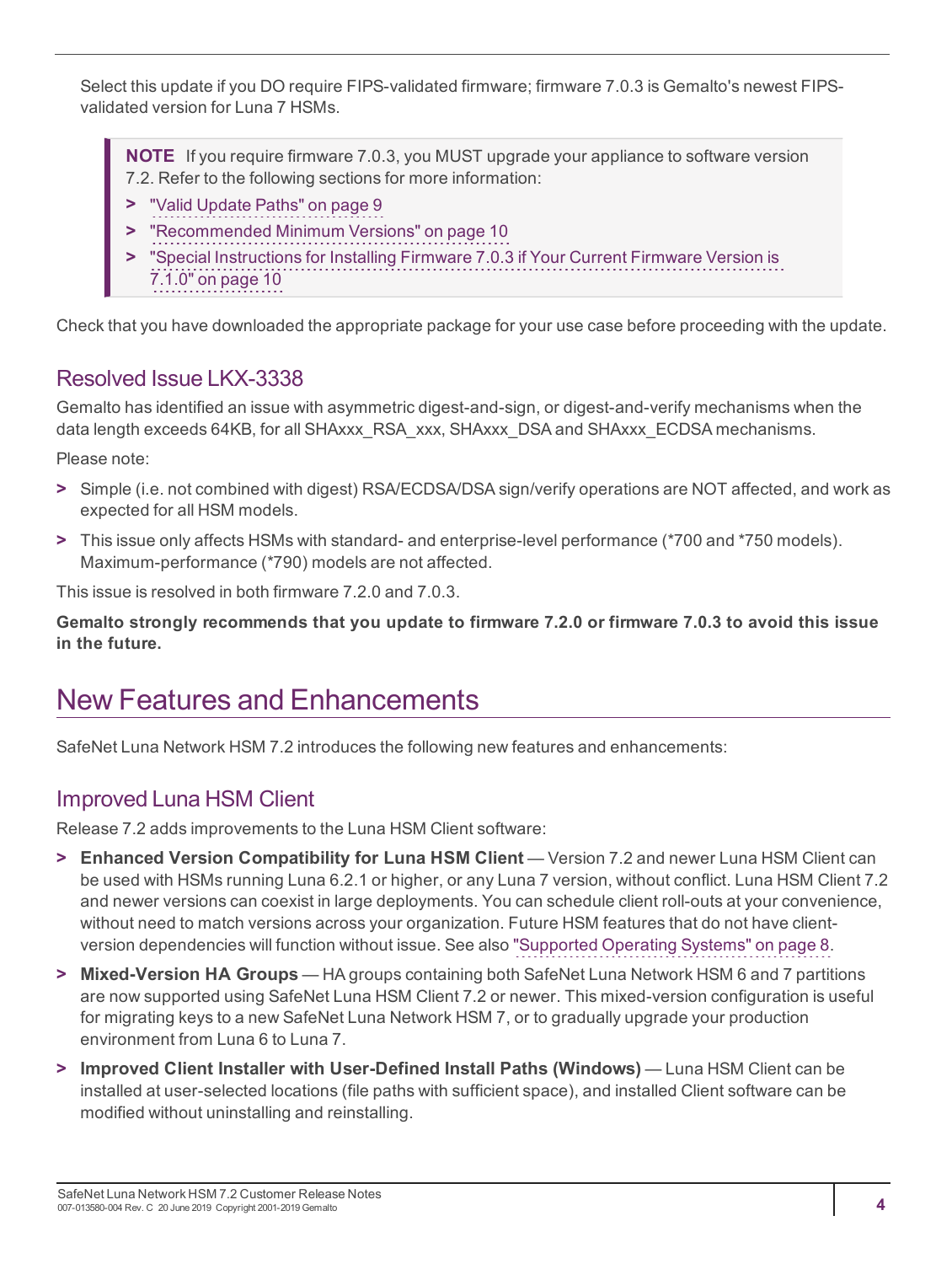- **> User-Defined Client Install Paths (Linux)** Linux root-level users can install the Luna HSM Client software to an installation directory of their choice.
- **> Minimal Client (Linux)** The SafeNet Luna Minimal Client for Linux provides only the files needed to use an application with a partition on a SafeNet Luna Network HSM for deployment in Docker containers and similar microservice environments. The Luna Minimal Client can be installed on a workstation without root access.

### <span id="page-4-0"></span>Configurable Cipher Suites

You can now configure the TLS cipher suites used by NTLS, STC, and PEDserver on the SafeNet Luna Network HSM. This new capability allows administrators to select and configure cipher strength to meet their internal security objectives and compliance requirements.

The cipher suites are configured using the new **sysconf tls cipher** LunaSH commands. The available set of ciphers is displayed in default order. Users can choose which ciphers from the set to use, as well as the order of preference for TLS cipher-suite negotiation. The modified cipher list and order can also be exported as a template; the template can then be used to configure TLS cipher suites on multiple HSMs.

### <span id="page-4-1"></span>Customizable System Logging

You can now customize local and remote system logging according to message severity. There is no limit on the number of remote logging servers you can add, and you can configure the severity level for each server and log type independently. For example, you could send all log entries produced by the appliance to one remote server, and only entries marked **critical** or higher to another. Storing only the most severe (infrequent) entries locally on the appliance can prevent the syslog directory from filling up over time.

### <span id="page-4-2"></span>Rename/Relabel Partitions

The HSM SO can now change the name assigned to a partition on creation. This does not affect the label set by the Partition SO during initialization and is only visible in LunaSH. This allows partitions to be created ahead of time and renamed to something more suitable later, when they are allocated for a particular purpose (Requires firmware 7.2.0).

<span id="page-4-3"></span>The Partition SO can now change the label of an initialized partition (Requires firmware 7.2.0).

### Initialize the Orange RPV Key Remotely

You can now initialize the Remote PED Vector (orange key) using a Luna PED connected to a remote workstation running PEDserver. A one-time numeric password is used to authenticate the Remote PED to the HSM before initializing the RPV. This optional method is useful if the HSM SO only has remote SSH access to the appliance. The HSM must be in a zeroized state (uninitialized), for security. Your firewall settings must allow an HSM-initiated Remote PED connection (Requires firmware 7.2.0).

### <span id="page-4-4"></span>Crypto User Can Clone Public Objects

The Crypto User (CU) role has always been able to create public objects, but not clone them. In HA mode, this would cause the replication and subsequent object creation operations to fail. Firmware 7.2.0 allows the CU to clone public objects, and therefore to perform operations on HA groups without Crypto Officer authentication (Requires firmware 7.2.0).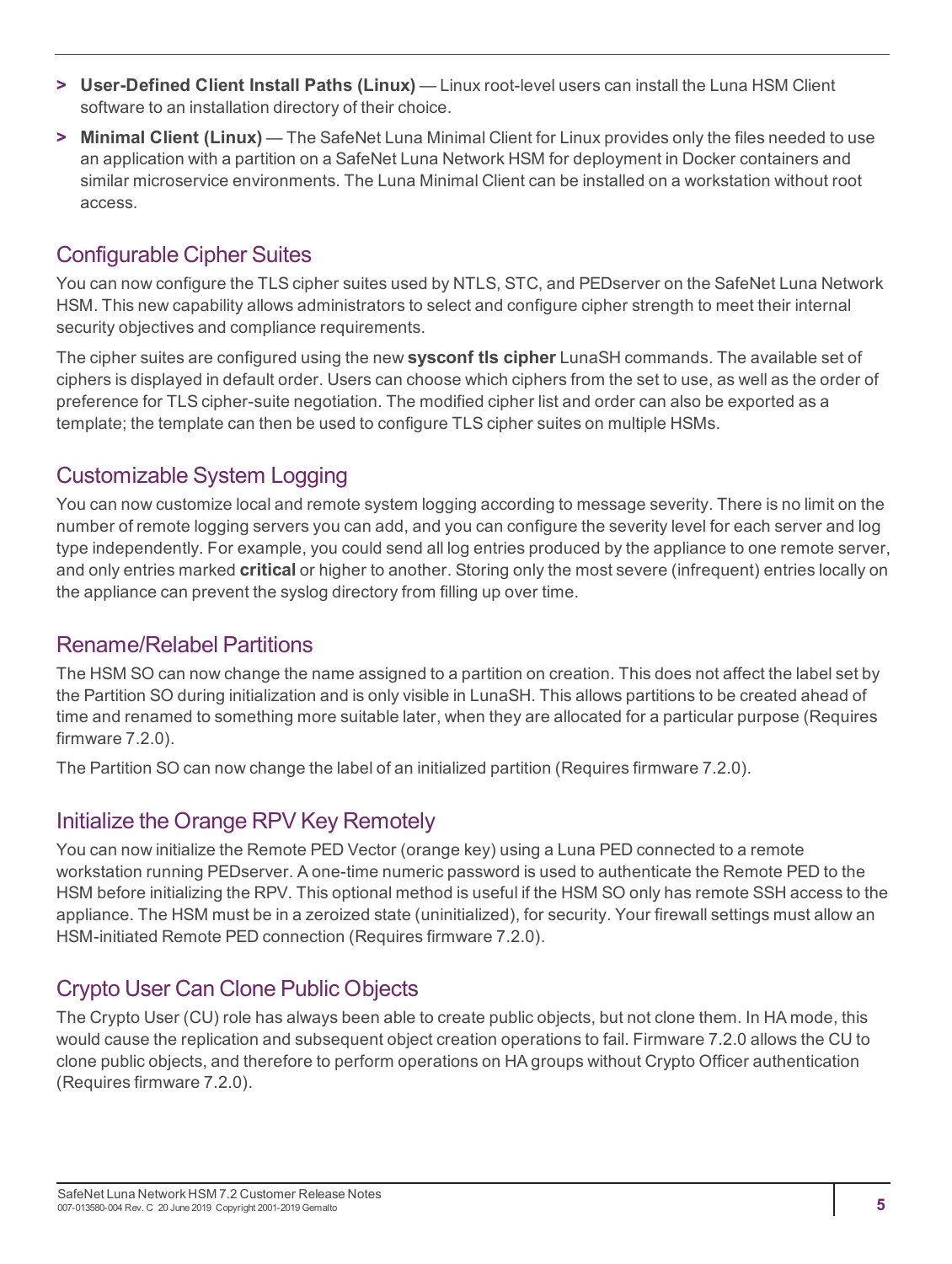### <span id="page-5-0"></span>Auto-Enabled HA Logging

Luna HSM Client now automatically enables HA logging, either when you create the first HA group, or when you update the Luna HSM Client to 7.2 and it detects a previously-configured HA group. If you manually turn HA logging off, logging is not auto-enabled for new HA groups.

### <span id="page-5-1"></span>SCP03 Encoding

<span id="page-5-2"></span>The SCP03 encoding scheme, as defined in NIST SP [800-108](https://csrc.nist.gov/publications/detail/sp/800-108/final), is now supported for Global Platform.

### REST API 6.0

REST API 6.0 is included with the SafeNet Luna Network HSM7.2 release. Customers who update their appliance software to version 7.2 will automatically receive the REST API 6.0 update. REST API 6.0 contains the following new features:

- **> Appliance Upgrade Management** Manage Gemalto Licensing Portal partition upgrade packs using REST API.
- **> Package and Firmware Update Management** Update, verify, list, and delete secure packages with REST API, including firmware updates.
- **> Multi-Part Upload Requests** Upgrade your HSMs via a single REST API call, improving performance and efficiency.
- **> Configurable REST API Users and Roles** Manage REST API users and roles (add, remove, modify, show, list) using REST API.
- **> Configurable REST API Access Control List** -- Modify role access using REST API, by importing and exporting lists of available resources.

#### <span id="page-5-3"></span>Fixes

<span id="page-5-4"></span>Issues addressed in this release are listed in "Resolved [Issues" on](#page-17-0) page 18.

# Advisory Notes

<span id="page-5-5"></span>This section highlights important issues you should be aware of before deploying this release.

### PED Upgrade Required for Currently-Owned PEDs

If you have older PEDs that you intend to use with SafeNet Luna HSM 7.0 or later, you must upgrade to firmware 2.7.1 (or newer). The upgrade and accompanying documentation (007-012337-003\_PED\_upgrade\_2-7-1- 5.pdf) are available from the Gemalto Support Portal.

### <span id="page-5-6"></span>New USB-powered PED

Gemalto is pleased to announce the availability of SafeNet Luna HSM PIN Entry Device (PED) v2.8. The v2.8 PED contains new hardware that enables the PED to be USB-powered; there is no longer a requirement for an external DC power Adapter. PED v2.8 is functionally equivalent to your existing (pre-generation) PEDs and is compatible with HSM versions, 5.x, 6.x, and 7.x.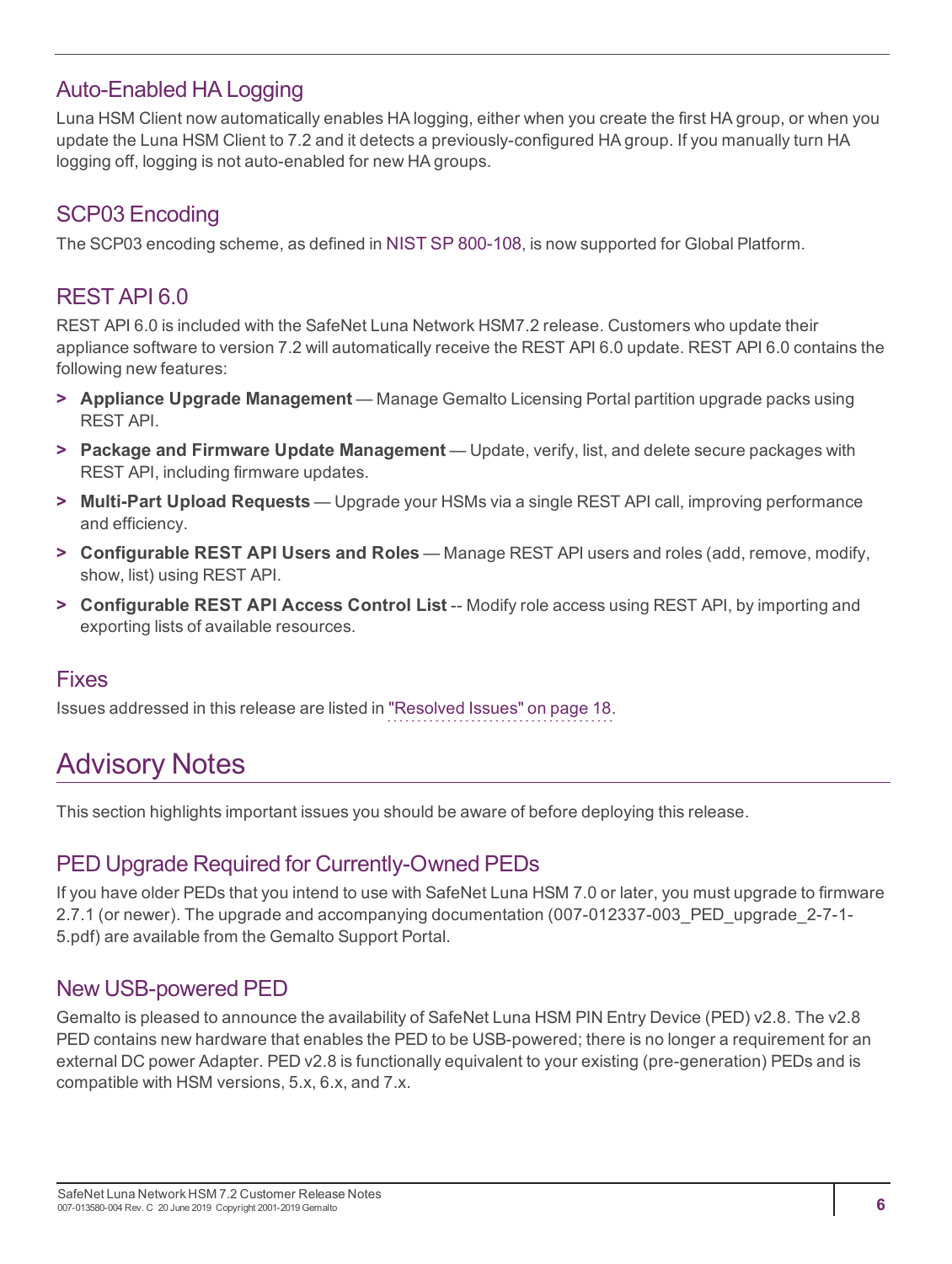PED v2.8 ships with firmware 2.8.0. Note that you cannot upgrade existing PEDs to the 2.8.0 version; existing PEDs continue to need a separate DC power adapter for remote PED and upgrade use. The model number on the manufacturer's label identifies the refreshed PED: PED-06-0001.

#### **To use the new USB-powered PED**

- **1.** Ensure the SafeNet Luna HSM Client software is installed on the Windows computer that will provide PED authentication for your SafeNet Luna Network HSM. Installing the Remote PED component of the SafeNet Luna HSM client installs the required driver.
- **2.** Connect the PED to the computer where you installed the Remote PED component of the SafeNet Luna HSM client using the USB micro connector on the PED and a USB socket on your computer.
- **3.** After you connect the PED to the host computer, it will take 30 to 60 seconds for initial boot-up, during which time a series of messages are displayed, as listed below:

**BOOT V.1.1.0-1 CORE V.3.0.0-1**

**Loading PED...**

**Entering...**

- **4.** After the boot process is complete, the PED displays **Local PED mode** and the **Awaiting command...** prompt. Your new PED is now ready for use.
- **5.** To enter Remote PED mode, if needed, exit Local PED mode with the "<" key, and from the **Select Mode** menu, select option **7 Remote PED**.

### <span id="page-6-0"></span>STC over IPv6 is Unavailable

<span id="page-6-1"></span>STC client-partition links are not available over an IPv6 network.

### Remote Backup Over IPv6 is Unavailable

Network connections from the SafeNet Luna HSM Client to a Remote Backup Server must use IPv4.

**NOTE** Network connections, from the client to the HSMs you want to backup using RBS, can use IPv6. Only the connection from the client to the RBS server requires IPv4.

### <span id="page-6-2"></span>HSM Logs Sent to Messages Log

The **hsm.log** file has been removed from Luna 7. The HSM logs are now sent to the **messages** log.

**NOTE** Although it is ignored, the **hsm** option appears in the syntax for some **syslog** commands (such as **syslog tail -logfiles**).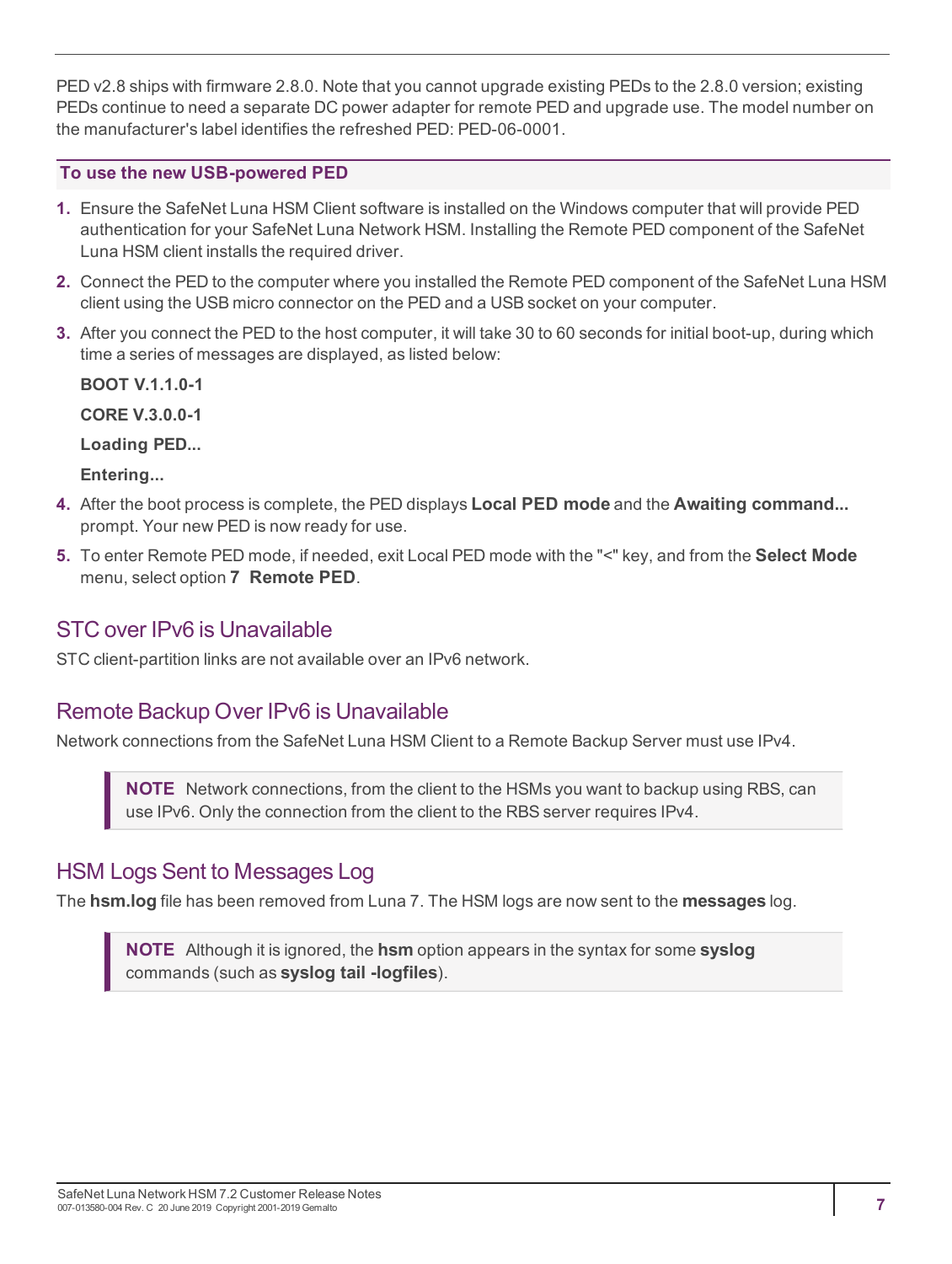# <span id="page-7-0"></span>Supported Operating Systems

<span id="page-7-1"></span>This section lists the supported software, hardware, and optional upgrades for the HSM.

### SafeNet Luna HSM Client

You can install the SafeNet Luna HSM Client 7.2 on the following operating systems:

| <b>Operating System</b>                                                            | <b>Version</b> | 64-bit<br>applications<br>on 64-bit OS | $32$ -bit<br>applications<br>on 64-bit OS | 32-bit<br>applications<br>on 32-bit OS |
|------------------------------------------------------------------------------------|----------------|----------------------------------------|-------------------------------------------|----------------------------------------|
| <b>Windows</b>                                                                     | 10             | Yes                                    | Yes                                       | No.                                    |
|                                                                                    | 2012 R2        | Yes                                    | Yes                                       | No.                                    |
|                                                                                    | 2016           | Yes                                    | Yes                                       | No.                                    |
| Redhat-based Linux (including variants like CentOS<br>and Oracle Enterprise Linux) | 6              | Yes                                    | Yes                                       | Yes                                    |
|                                                                                    | 7              | Yes                                    | Yes                                       | Yes                                    |
| AIX <sup>*</sup>                                                                   | 7.1            | Yes                                    | Yes                                       | No.                                    |
| Solaris (SPARC/x86)*                                                               | 11             | Yes                                    | Yes                                       | No.                                    |
| Ubuntu <sup>**</sup>                                                               | 14.04          | Yes                                    | <b>No</b>                                 | Yes                                    |

**\*** Although the AIX and Solaris installers display the options, SafeNet Luna PCIe and USB HSMs are not supported in this release. Select only **SafeNet Luna Network HSM** during installation.

**\*\*** The Linux installer for Luna HSM Client software is compiled as .rpm packages. To install on a Debian-based distribution, such as Ubuntu, **alien** is used to convert the packages. We used **build-essential**:

#### **apt-get install build-essential alien**

If you are using a Docker container or another such microservice to install the Luna Minimal Client on Ubuntu, and your initial client installation was on another supported Linux distribution as listed above, you do not require **alien**. Refer to the product documentation for instructions. You might need to account for your particular system and any pre-existing dependencies for your other applications.

#### <span id="page-7-2"></span>Remote PEDserver

The PEDserver software is included with the SafeNet Luna HSM Client software. You must install the SafeNet Luna HSM Client, with the PEDserver option, on each workstation used to host a remote PED. The PEDserver software is supported on the following operating systems:

- **>** Windows 10 (64-bit)
- **>** Windows 2016
- **>** Windows 2012 R2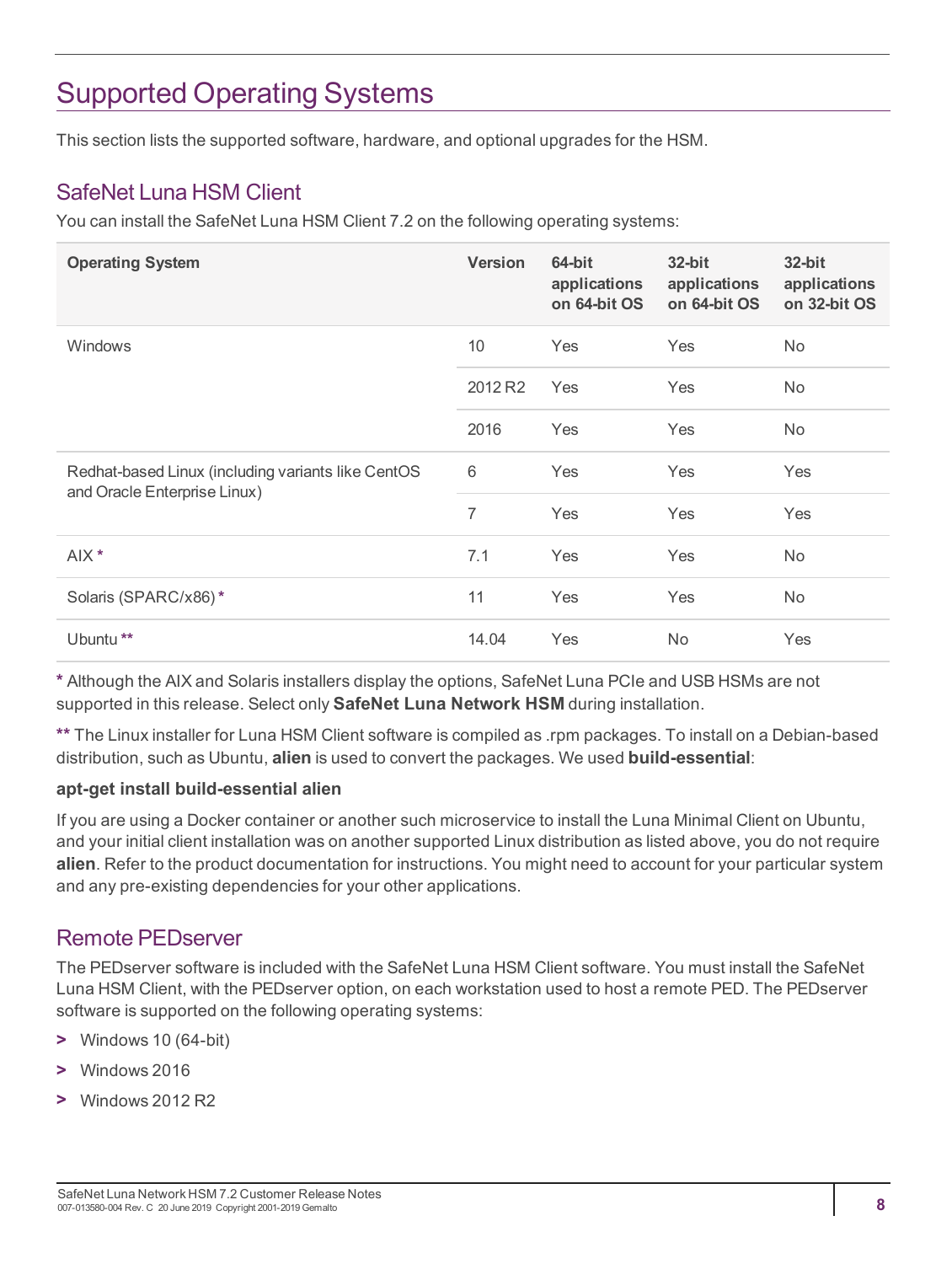### <span id="page-8-0"></span>Supported Cryptographic APIs

Applications can perform cryptographic operations using the following APIs:

- **>** PKCS#11 2.20
- **>** Java 7/8/9
- **>** OpenSSL
- **>** Microsoft CAPI
- <span id="page-8-1"></span>**>** Microsoft CNG

# Update Considerations and Procedures

Detailed procedures for installing the SafeNet Luna Network HSM7.2 software and firmware updates can be found in the product documentation. Before you install any of the updates, consider the following guidelines:

- **>** If it applies to you, refer to "Special [Instructions](#page-9-1) for Installing Firmware 7.0.3 if Your Current Firmware Version is [7.1.0" on](#page-9-1) the next page.
- **>** Back up all important cryptographic material. Refer to the product documentation for backup procedures.
- **>** Stop all client applications running cryptographic operations on the HSM.
- **>** If you are using STC on the HSM Admin channel, disable it by running lunash:> **hsm stc disable** before you update the HSM firmware.
- **>** Use an uninterruptible power supply (UPS) to power your HSM. There is a small chance that a power failure during an update could leave your HSM in an unrecoverable condition.

### <span id="page-8-2"></span>Valid Update Paths

The following table provides tested paths for updating to the current software/firmware versions.

| <b>Component</b>                            | <b>Directly from version</b> | To version             |
|---------------------------------------------|------------------------------|------------------------|
| SafeNet Luna HSM Client software            | Any                          | 7.2                    |
| SafeNet Luna Network HSM appliance software | 7.0, 7.1                     | 7.2                    |
| SafeNet Luna HSM firmware                   | 7.0.1, 7.0.2, 7.0.3, 7.1.0   | 7.2.0                  |
|                                             | 7.0.1, 7.0.2                 | 7.0.3 (FIPS-certified) |
| SafeNet Backup HSM firmware                 | 6.10.9, 6.26.0               | 6.27.0                 |
| SafeNet Luna PED firmware                   | 2.7.1                        | N/A                    |
|                                             | 2.8.0                        | N/A                    |

### <span id="page-8-3"></span>FIPS-Validated Firmware Versions

The following firmware versions are all FIPS 140-2, overall level 3, certified per certificate #3205 (<https://csrc.nist.gov/projects/cryptographic-module-validation-program/Certificate/3205>):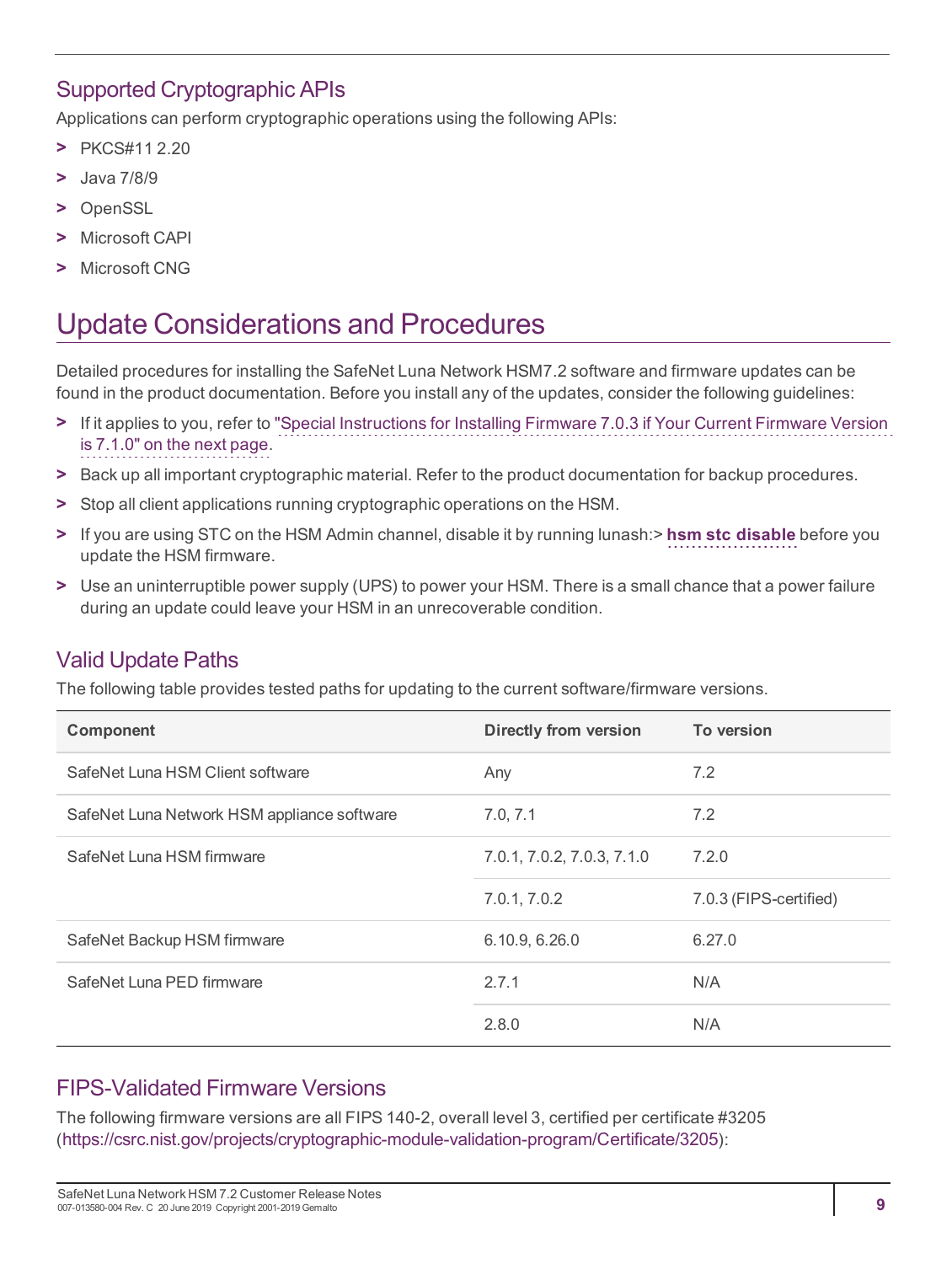- **>** Luna firmware v. 7.0.3 (recommended)
- **>** Luna firmware v. 7.0.2 (see F5 note, below)
- **>** Luna firmware v. 7.0.1

For details on the scope of the FIPS certificate and applicable configurations, please refer to the product Security Policy posted alongside the certificate at the link above.

### <span id="page-9-0"></span>Recommended Minimum Versions

Generally, Gemalto recommends that you always keep your HSM firmware, appliance software, and client software up to date, to benefit from the latest SafeNet features and bug fixes. If regular updates are not possible or convenient, the following table lists the recommended minimum firmware and software versions for use with SafeNet Luna 7 HSMs. If you are running an earlier version, Gemalto advises upgrading to the version(s) below (or later) to ensure that you have critical bug fixes and security updates.

|                                                     | <b>Luna HSM Client</b> | <b>Appliance Software</b> | Luna HSM Firmware |
|-----------------------------------------------------|------------------------|---------------------------|-------------------|
| <b>SafeNet Luna Network</b><br><b>HSM 7 Minimum</b> | 7.2                    | 7.2                       | 7.2.0             |
| <b>Recommended</b><br>Configuration                 |                        |                           | 7.0.3             |

**NOTE** Customers who wish to use Luna 7 HSMs with F5 Network BIG-IP 13.1 appliances should follow F5 guidelines for Supported SafeNet client and HSM versions ([https://support.f5.com/kb/en-us/products/big-ip\\_ltm/manuals/product/f5-safenet-hsm](https://support.f5.com/kb/en-us/products/big-ip_ltm/manuals/product/f5-safenet-hsm-version-interoperability-matrix.html)[version-interoperability-matrix.html](https://support.f5.com/kb/en-us/products/big-ip_ltm/manuals/product/f5-safenet-hsm-version-interoperability-matrix.html)). At the time of this release, F5's supported versions for Luna 7 are Luna HSM Client 7.1 with appliance software 7.1 and firmware 7.0.2.

### <span id="page-9-1"></span>Special Instructions for Installing Firmware 7.0.3 if Your Current Firmware Version is 7.1.0

Firmware 7.0.3 is Gemalto's latest FIPS-certified Luna firmware. If you are using firmware 7.0.1 or 7.0.2, you can proceed with the standard update procedure. If you previously updated to firmware 7.1.0, and you wish to use firmware 7.0.3, follow this procedure to ensure a successful update.

SafeNet Luna Network HSM does not allow you to update the firmware from a higher-numbered to a lowernumbered version. Therefore, if you are currently running firmware 7.1.0, you must first perform a firmware rollback.

**CAUTION!** Firmware rollback is destructive; earlier firmware versions might have older mechanisms and security vulnerabilities that a new version does not. Back up any important materials before rolling back the firmware. This procedure zeroizes the HSM and all cryptographic objects are erased.

If you are using STC, or have ever enabled HSM policy 39, you may encounter a known issue (see ["LKX-3184" on](#page-10-1) the next page). If this is the case, do not roll back the HSM firmware.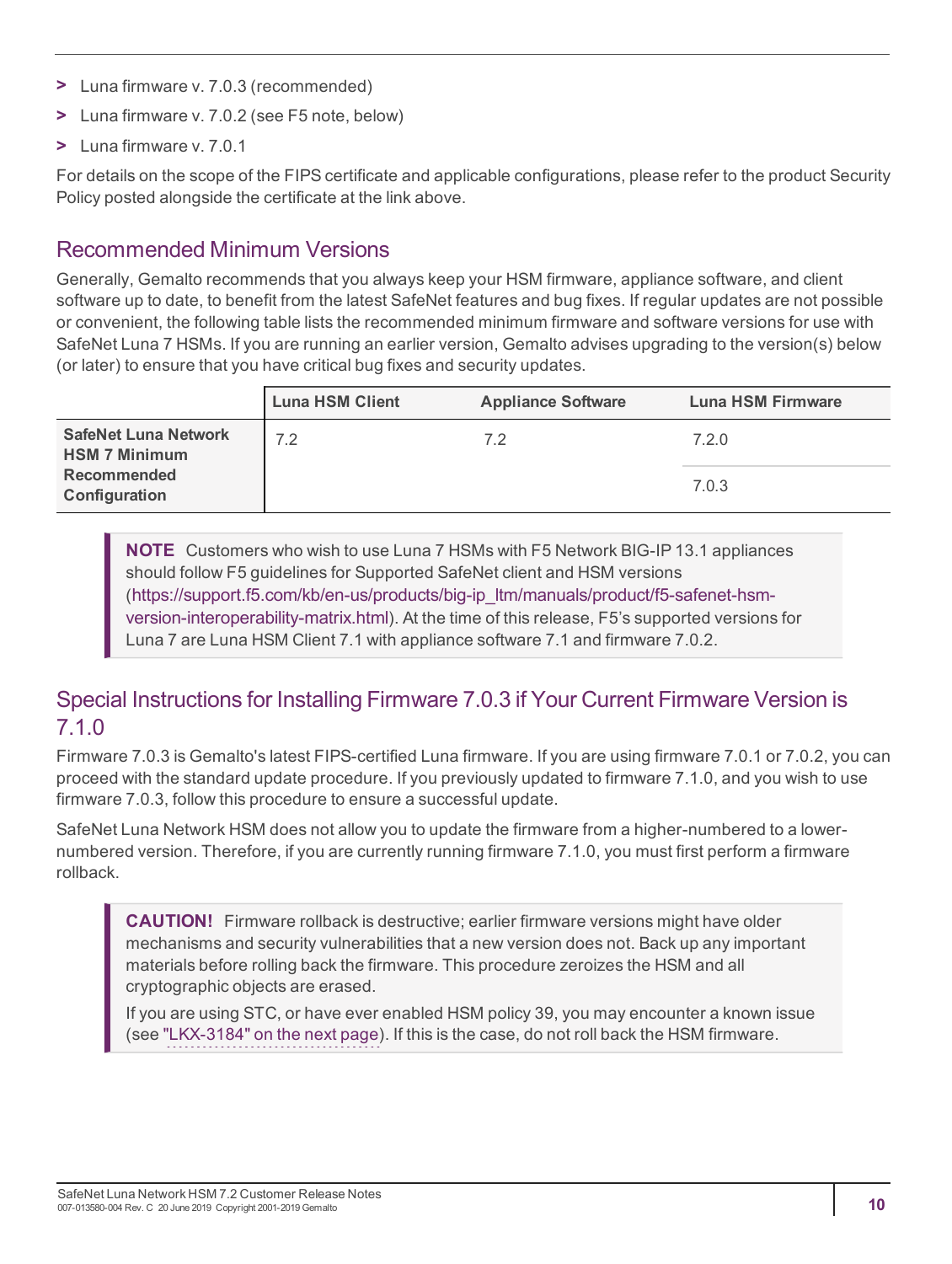#### **To install firmware 7.0.3 on an HSM running firmware 7.1.0:**

**1.** Check the previous firmware version that is available on the HSM. The firmware available for rollback must be 7.0.1 or 7.0.2.

lunash:>**hsm firmware show**

- **2.** Back up any important cryptographic objects currently stored on the HSM.
- **3.** Log in as HSM SO.

lunash:>**hsm login**

**4.** Perform a firmware rollback.

lunash:>**hsm firmware rollback**

- **5.** Initialize the HSM and log in as HSM SO.
- **6.** Install the SafeNet Luna Network HSM 7.2 update that includes firmware 7.0.3, as described in the product documentation.
- **7.** Update the firmware to version 7.0.3, which is now stored on the appliance.

lunash:>**hsm firmware upgrade**

<span id="page-10-0"></span>**8.** Recreate your application partition(s) and restore the contents from backup.

### Known Issues

This section lists the issues known to exist in the product at the time of release. Workarounds are provided where available. The following table defines the severity level assigned to each listed issue.

| <b>Severity</b> | <b>Classification</b> | <b>Definition</b>             |
|-----------------|-----------------------|-------------------------------|
| Н               | High                  | Reasonable workaround exists. |
| M               | <b>Medium</b>         | Medium severity problems.     |
|                 | Low                   | Low severity problems.        |

#### <span id="page-10-1"></span>**Table 2: List of known issues in release 7.2**

| <b>Issue</b> | <b>Severity</b> | <b>Synopsis</b>                                                                                                                                                                                                     |
|--------------|-----------------|---------------------------------------------------------------------------------------------------------------------------------------------------------------------------------------------------------------------|
| LKX-3184     | M               | Applies to firmware 7.0.3 only. This issue has been fixed in firmware 7.2.0.                                                                                                                                        |
|              |                 | <b>Problem:</b> If HSM policy 39: Enable Secure Trusted Channel has been set to 1 (ON) at any<br>time, attempting a firmware rollback will cause the HSM to fail with an error (Unable to<br>communicate with HSM). |
|              |                 | <b>Workaround:</b> None. If you are using STC, or have enabled HSM policy 39 in the past, do<br>not roll back the HSM firmware.                                                                                     |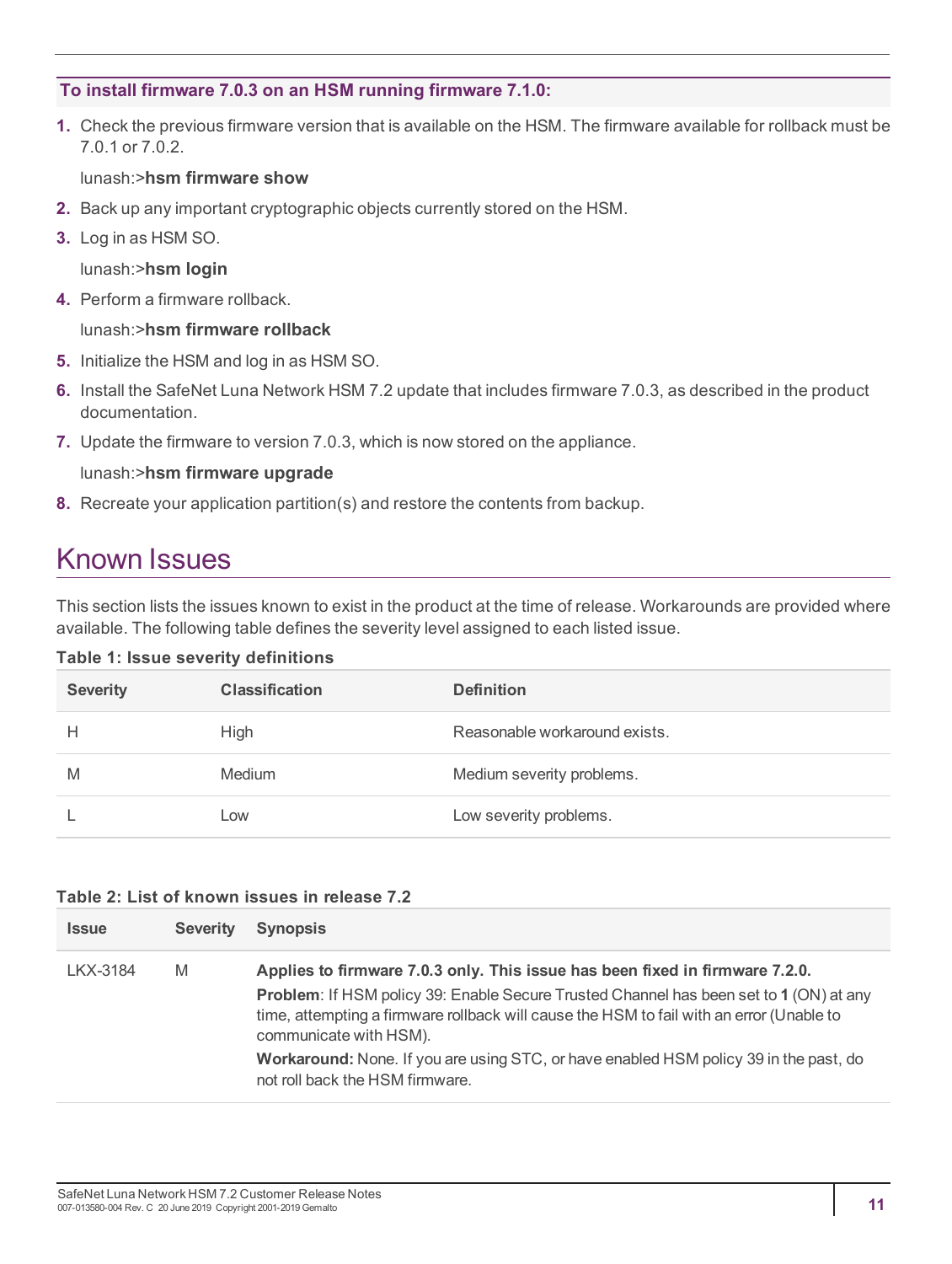| <b>Issue</b>     | <b>Severity</b> | <b>Synopsis</b>                                                                                                                                                                                                                                                     |
|------------------|-----------------|---------------------------------------------------------------------------------------------------------------------------------------------------------------------------------------------------------------------------------------------------------------------|
| <b>LUNA-8620</b> | Н               | Problem: NTLS failover on 10G optical ports (bond0) sometimes fails.<br><b>Workaround: None.</b>                                                                                                                                                                    |
|                  |                 | Troubleshooting: Luna Network HSM supports active-backup bonding mode only. This<br>mode does not require any specific configuration of the switch. If this problem (Bond0)<br>failover unsuccessful) is encountered, we recommend to:                              |
|                  |                 | 1. Trace the packet in the network to ensure that the network interface in the Luna Network<br>HSM is discovered properly.                                                                                                                                          |
|                  |                 | 2. Ensure that ARP entry is not incorrectly cached in the network.                                                                                                                                                                                                  |
|                  |                 | Such problem could be resolved through manual ping-out from the appliance (network<br>ping command). To execute such command, the operator must directly connect to the<br>Luna Network HSM through the serial port.                                                |
| <b>LUNA-3554</b> | M               | Problem: The appliance remains disconnected from the network, even though the<br>appliance itself is back online and fully functional.<br>Workaround: Reboot the appliance.                                                                                         |
| <b>LUNA-3429</b> | M               | Problem:'Error: pedClient is not currently running' error is displayed when trying to connect<br>with a ped server using 'hsm ped connect' command, even though the cbs service is shown<br>to be running.<br>Workaround: Restart the cbs service on the appliance. |
| <b>LUNA-3423</b> | M               | Problem: A failed C_WrapKey call on an STC partition configured for Cloning returns the<br>error CKR_BUFFER_TOO_SMALL, while the same failure on an NTLS Cloning partition<br>returns the error CKR_KEY_NOT_WRAPPABLE.                                              |
|                  |                 | Workaround: If you are checking logs for one of these exact errors, ensure that you search<br>for the error associated with your connection type.                                                                                                                   |
| <b>LUNA-3422</b> | M               | Problem: A failed C_WrapKey call on an STC partition configured for Key Export returns<br>the error CKR_BUFFER_TOO_SMALL, while the same failure on an NTLS Cloning<br>partition returns the error CKR_MECHANISM_INVALID.                                           |
|                  |                 | Workaround: If you are checking logs for one of these exact errors, ensure that you search<br>for the error associated with your connection type.                                                                                                                   |
| <b>LUNA-3421</b> | M               | Problem: A C CloseAllSessions call on an STC partition configured for Key Export returns<br>CKR_UNKNOWN, while the same call on an NTLS Key Export partition returns CKR_OK.<br>Workaround: None.                                                                   |
| LUNA-3416        | M               | Problem: When performing AES encryption on an HA group using AIX and SPARC clients,<br>failover occasionally fails with an error (CKR_TOKEN_NOT_PRESENT).<br><b>Workaround: None.</b>                                                                               |
| <b>LUNA-3414</b> | M               | Problem: One-step Network Trust Link (NTLS) setup fails on Windows with error code<br>CKR_CANCEL when SO Login Enforcement is enabled.<br>Workaround: Use the multi-step NTLS setup procedure to create a connection to the<br>SafeNet Luna Network HSM appliance.  |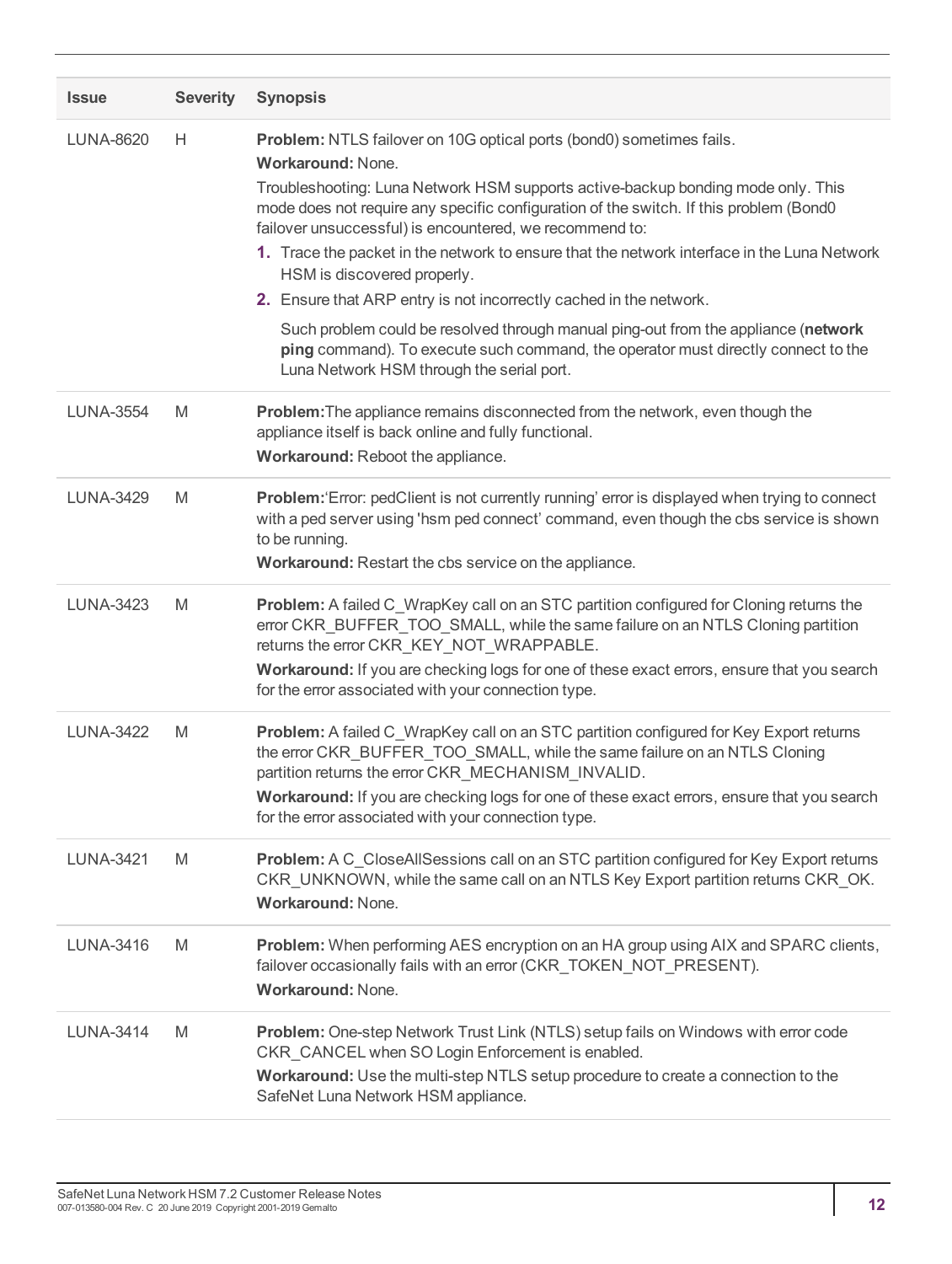| <b>Issue</b>     | <b>Severity</b> | <b>Synopsis</b>                                                                                                                                                                                                                                                                                                                                                                                                                                    |
|------------------|-----------------|----------------------------------------------------------------------------------------------------------------------------------------------------------------------------------------------------------------------------------------------------------------------------------------------------------------------------------------------------------------------------------------------------------------------------------------------------|
| <b>LUNA-3364</b> | M               | Problem: After running sysconf appliance reboot from LunaSH, the appliance<br>occasionally gets stuck with a "Rebooting" message on the LCD screen.<br>Workaround: Remove all power from the appliance (by removing the cable from the power<br>supply units), then reconnect power and restart the appliance.                                                                                                                                     |
| <b>LUNA-3343</b> | M               | Problem: When using STC in a high traffic or high multi-threaded application scenario, the<br>error CKR_STC_RESPONSE_REPLAYED is occasionally generated and causes<br>subsequent commands to fail.<br>Workaround: Restart the client application, and the error will clear.                                                                                                                                                                        |
| <b>LUNA-3307</b> | M               | Problem: In LunaCM, clientconfig deploy (one-step NTLS) fails if the partition name<br>contains spaces.<br>Workaround: Use the multi-step NTLS connection procedure to assign the partition to the<br>client.                                                                                                                                                                                                                                      |
| <b>LUNA-3298</b> | M               | Problem: When installing Backup HSM and/or PED drivers from Luna HSM Client<br>software on a host machine with a fresh, non-upgraded version of Windows 10, Windows<br>reports an error with the driver signatures.<br>Workaround: Download and install Luna client patch 7.2.1 from the Gemalto Customer<br>Support Portal (DOW0003077). Alternatively, disable Windows 10 driver signature<br>enforcement before installing the Luna HSM Client. |
| <b>LUNA-3108</b> | M               | Problem: If you uninstall Luna HSM Client and reinstall it in a custom directory, HA logging<br>stops working.<br><b>Workaround: Open crystoki.conf/crystoki.ini</b> and edit $haLogPath = to$ match the new<br>client path.                                                                                                                                                                                                                       |
| <b>LUNA-3107</b> | M               | Problem: If you uninstall Luna HSM Client and reinstall it in a custom directory, RBS stops<br>working.<br>Workaround: Copy the two certificate files serverkey.pem and server.pem from the<br>original rbs directory to the new rbs directory.                                                                                                                                                                                                    |
| <b>LUNA-3071</b> | M               | Problem: When LunaCM is launched in Luna Minimal Client, an unexpected error is<br>displayed (Error: Failed to initialize remote PED support).<br>Workaround: Edit Chrystoki.conf/crystoki.ini and remove Toolsdir form the Misc section.                                                                                                                                                                                                          |
| <b>LUNA-3070</b> | M               | Problem: vtl cklog enable/disable command not working if LibUNIX and LibUNIX64 are<br>in different folders.<br>Workaround: Enable cklog manually by editing Chrystoki.conf/Chystoki.ini. Refer to the<br>SDK Reference Guide for details.                                                                                                                                                                                                          |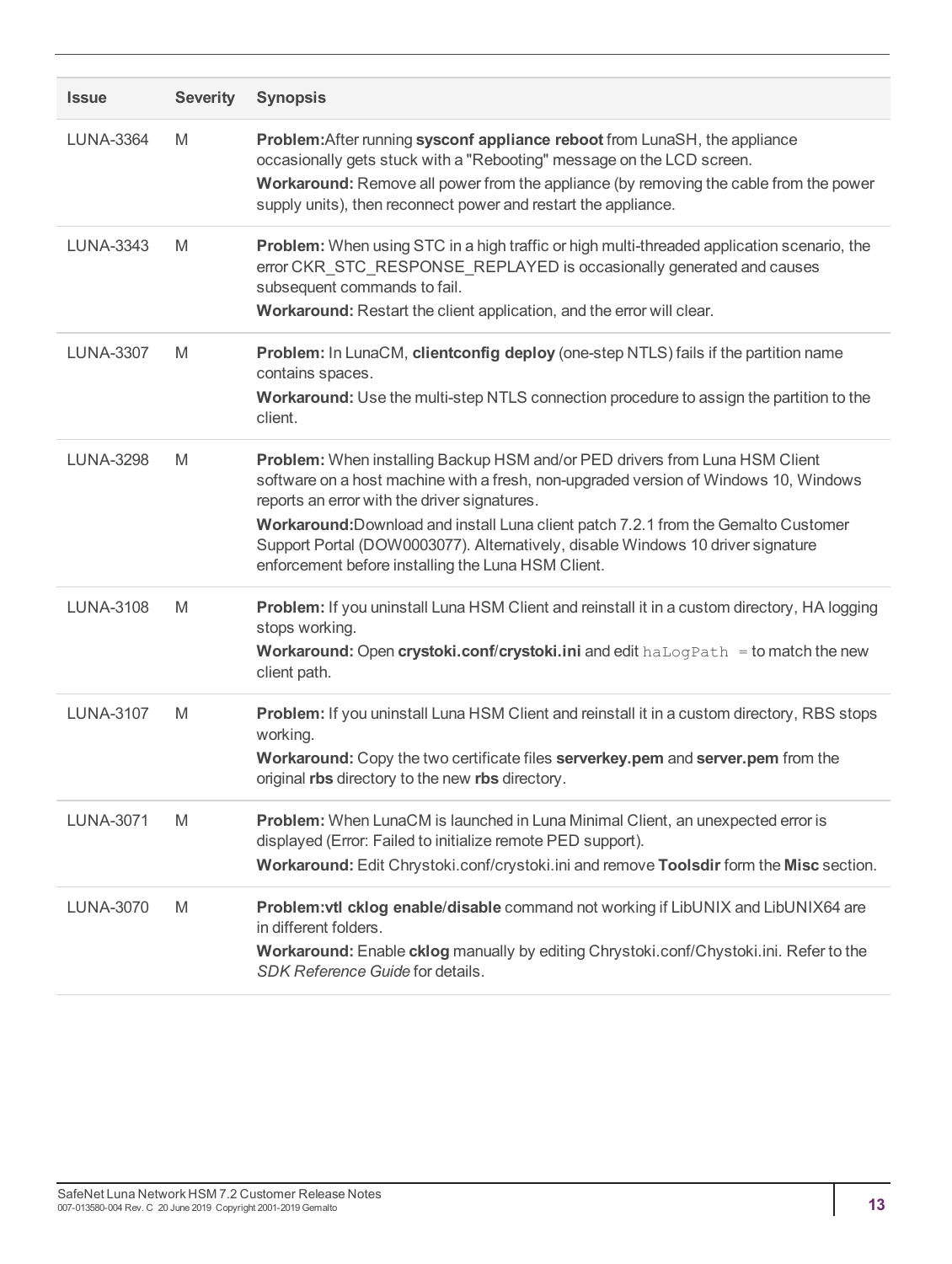| <b>Issue</b>     | <b>Severity</b> | <b>Synopsis</b>                                                                                                                                                                                                                                                                                                                                                                                                                                                 |
|------------------|-----------------|-----------------------------------------------------------------------------------------------------------------------------------------------------------------------------------------------------------------------------------------------------------------------------------------------------------------------------------------------------------------------------------------------------------------------------------------------------------------|
| <b>LUNA-2983</b> | M               | Problem: CMU Export Public Key - Incorrect formatting of exported key. A public key,<br>exported with command cmu export -handle <handle#> -outputfile <filename> -key has<br/>incorrect header and footer text.<br/>Workaround: Edit the exported public key file, replacing<br/>----- BEGIN CERTIFICATE ----- and ----- END CERTIFICATE -----<br/>with<br/>----- BEGIN PUBLIC KEY ----- and ----- END PUBLIC KEY -----<br/>respectively.</filename></handle#> |
| <b>LUNA-2646</b> | M               | Problem: One-step NTLS can fail after installing, uninstalling, and reinstalling the Luna<br><b>HSM Client on Windows.</b><br>Workaround: Use the multi-step NTLS setup procedure to create a connection to the<br>SafeNet Luna Network HSM appliance.                                                                                                                                                                                                          |
| <b>LUNA-2445</b> | M               | Problem: The default maximum length for HA log files is incorrectly set to 40000 bytes,<br>and misreported in LunaCM as 262144 bytes (the intended minimum). This can lead to<br>many small HA log files being rotated frequently.<br>Workaround: Manually set the HA log maximum file size using lunacm:>hagroup halog -<br>maxlength <bytes> the first time you configure HA logging.</bytes>                                                                 |
| <b>LUNA-2007</b> | M               | Problem: Unable to establish NTLS connection using the one-step NTLS procedure on<br>Solaris x86 when there are more partitions (10~15).<br>Workaround: Use the multi-step NTLS connection procedure on a Solaris client.                                                                                                                                                                                                                                       |
| <b>RAPI-1211</b> | M               | Problem: In REST API, GET /api/lunasa/hsms may return an empty list.<br>Workaround: Another attempt may return a populated list if an HSM is available.                                                                                                                                                                                                                                                                                                         |
| <b>RAPI-383</b>  | M               | Problem: REST API does not verify the NTLS client's IP against the certificate.<br><b>Workaround: None.</b>                                                                                                                                                                                                                                                                                                                                                     |
| <b>LUNA-3126</b> | L               | Problem: After running lunash: > hsm ped connect on an uninitialized SafeNet Luna<br>Network HSM, hsm ped show may incorrectly display Number of Connected PED<br>Server : 0.<br>Workaround: None necessary; this behavior does not affect the functioning of Remote<br>PED.                                                                                                                                                                                    |
| <b>RAPI-1248</b> | L               | <b>Problem:</b> REST API web client shows wrong logout result.<br>Workaround: Use the Custom I/O to manually log out.                                                                                                                                                                                                                                                                                                                                           |
| <b>RAPI-1096</b> | L               | Problem: After modifying the webserver settings the apiversion under /api/lunasa<br>becomes 0.<br><b>Workaround: Restart the webserver service.</b>                                                                                                                                                                                                                                                                                                             |
| <b>RAPI-1062</b> | L               | Problem: In REST API, POST /auth/logout does not return Access-Control-Allow-<br>Credentials and Access-Control-Allow-Origin in the response headers.<br><b>Workaround: None.</b>                                                                                                                                                                                                                                                                               |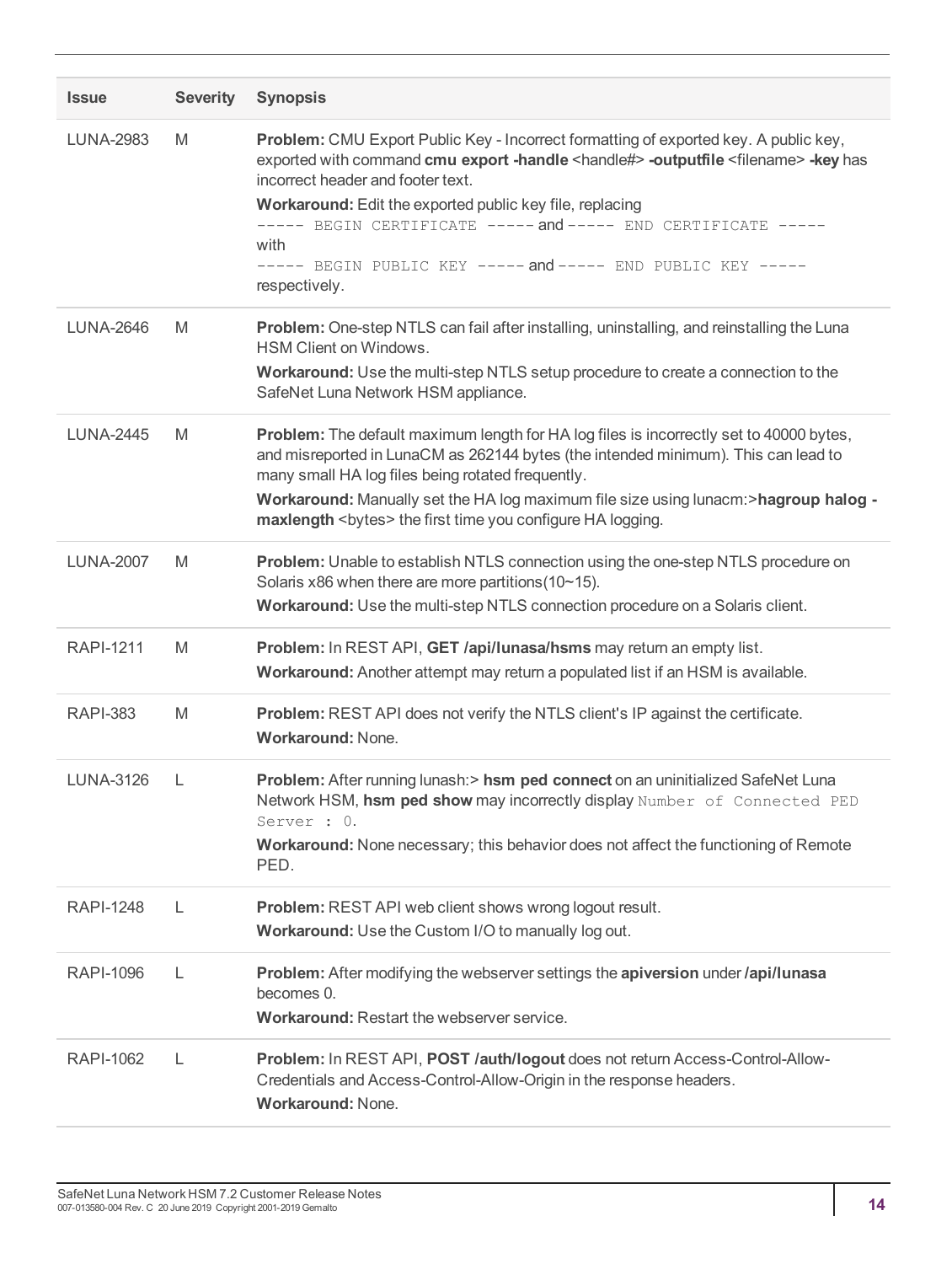| <b>Issue</b>          | <b>Severity</b> | <b>Synopsis</b>                                                                                                                                          |
|-----------------------|-----------------|----------------------------------------------------------------------------------------------------------------------------------------------------------|
| RAPI-1027             |                 | <b>Problem:</b> REST API partition actions contain actions that should be deprecated.<br><b>Workaround:</b> Do not call these resources.                 |
| CPP-3326<br>RAPI-1416 |                 | Problem: Webserver starts even if no SSL key/cert exists, but is not accessible.<br>Workaround: Generate the SSL key/cert before starting the webserver. |

#### **Table 3: List of known issues from prior releases**

| <b>Issue</b>     | <b>Severity</b> | <b>Synopsis</b>                                                                                                                                                                                                                                                                                                                                                                                                                               |
|------------------|-----------------|-----------------------------------------------------------------------------------------------------------------------------------------------------------------------------------------------------------------------------------------------------------------------------------------------------------------------------------------------------------------------------------------------------------------------------------------------|
| LKX-2634         | M               | Problem: Cannot back up curve25519 key types to the SafeNet Luna Backup HSM.<br>Workaround: Use cloning or HA to back up your curve25519 key types to another SafeNet<br>Luna 7.0 HSM.                                                                                                                                                                                                                                                        |
| <b>LUNA-2261</b> | M               | Problem: "CKR_DATA_INVALID" on wrap/unwrap with multitoken on AIX and Solaris<br>clients.<br><b>Workaround: None.</b>                                                                                                                                                                                                                                                                                                                         |
| <b>LUNA-2252</b> | M               | Problem: Invalid options are displayed on Solaris installer.<br>Workaround: Only the SafeNet Luna Network HSM is supported for Solaris; drivers for the<br>PCIe HSM and USB HSM options are not provided at this time. If multiple options appear<br>when installing Luna HSM Client on Solaris, choose Network HSM only.                                                                                                                     |
| <b>LUNA-2224</b> | M               | <b>Problem:</b> When you initialize an STC partition by applying a partition policy template, a<br>confusing error (CKR_TOKEN_NOT_PRESENT) is returned.<br><b>Workaround: None.</b>                                                                                                                                                                                                                                                           |
| <b>LUNA-2199</b> | M               | Problem: LunaCM occasionally freezes in Windows 2016 when a new slot is created or<br>deleted.<br>Workaround: End the LunaCM instance with Task Manager and restart LunaCM.                                                                                                                                                                                                                                                                   |
| <b>LUNA-1927</b> | M               | Problem: Unable to add new member to HA group after removing primary member.<br>Workaround: Manually delete the serial number of the deleted Network HSM's partition<br>from the "VirtualToken00Members" field in the "Chrystoki.conf" (Linux/UNIX) file or<br>"Crystoki.ini" (Windows) file and then add the new partition to the existing HA group. It is<br>added successfully, and the old entry from the lunacm HA list is also removed. |
| <b>LUNA-1725</b> | M               | Problem: In LunaCM, partition archive restore -replace does not replace DUPLICATED<br>objects in target partition.<br>Workaround: Remove all duplicate objects from the target partition prior to running<br>partition archive restore -replace.                                                                                                                                                                                              |
| <b>LUNA-1592</b> | M               | Problem: When trying to run the HALogin.java script, a CKR UNKNOWN error is<br>returned.<br>Workaround: None. Do not use the HALogin.java sample.                                                                                                                                                                                                                                                                                             |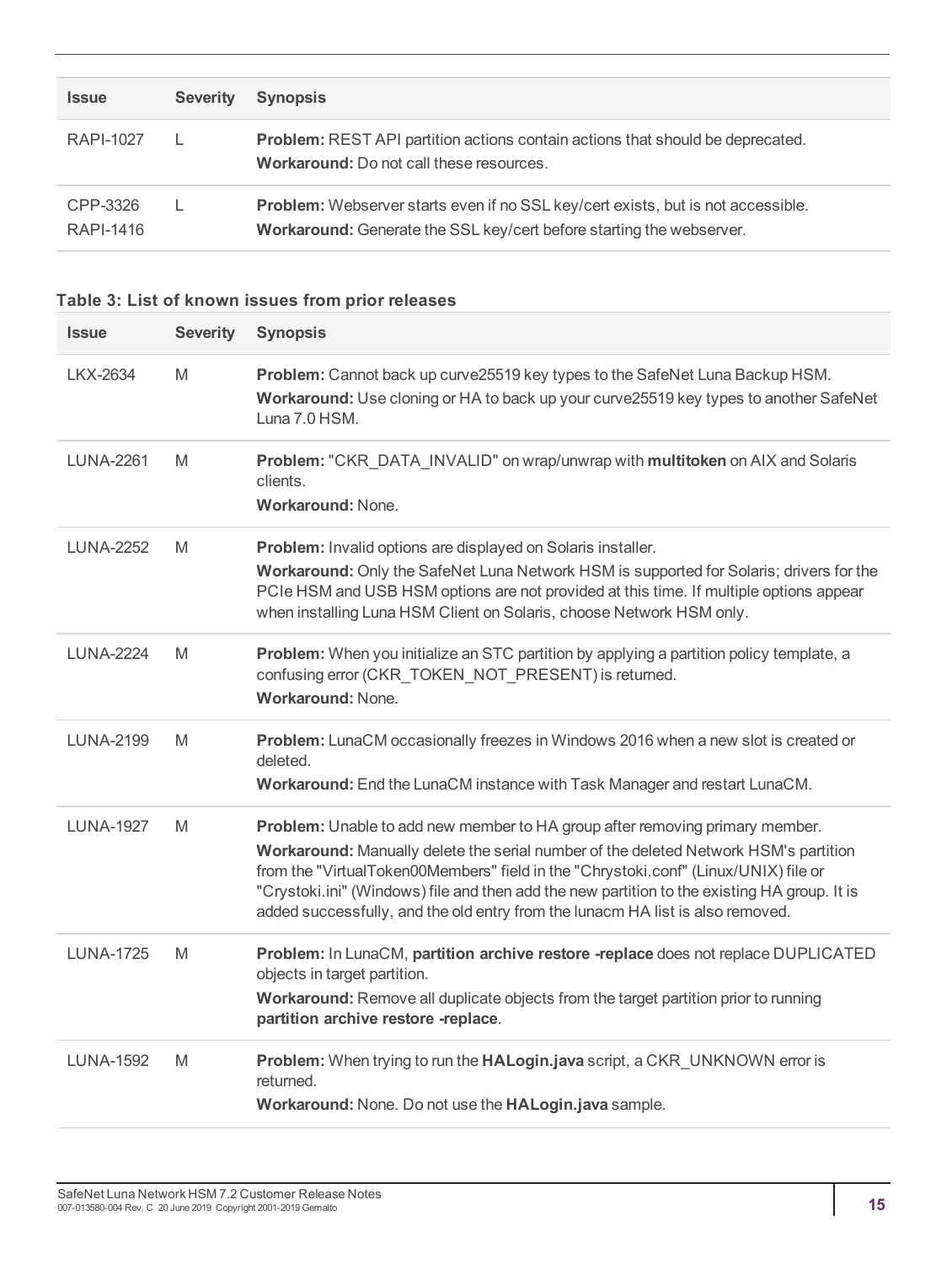| <b>Issue</b>                     | <b>Severity</b> | <b>Synopsis</b>                                                                                                                                                                                                                                                                                                                                                                                                               |
|----------------------------------|-----------------|-------------------------------------------------------------------------------------------------------------------------------------------------------------------------------------------------------------------------------------------------------------------------------------------------------------------------------------------------------------------------------------------------------------------------------|
| CPP-3261                         | M               | Problem: After performing sysconf config factoryreset, the appliance host name is not<br>reset.<br><b>Workaround: None.</b>                                                                                                                                                                                                                                                                                                   |
| CPP-3241                         | M               | <b>Problem:</b> Untarred audit log files are not visible to the user.<br>Workaround: Untarred audit log files will not appear in the list of log files generated by the<br>LunaSH command my file list, but they can still be verified using audit log verify -file<br><filename> -serialsource <serialnum>.</serialnum></filename>                                                                                           |
| CPP-3191                         | M               | Problem: After rebooting the appliance, occasionally clients cannot see partitions on the<br>first connection attempt.<br>Workaround: Run the vtl verify command again. The second attempt should be<br>successful.                                                                                                                                                                                                           |
| CPP-2954<br><b>LUNA-3352</b>     | M               | Problem: The hsmCriticalEvent and hsmNonCriticalEvent counters incorrectly track HSM<br>events.<br>Workaround: None. SNMP hsmCriticalEvent and hsmNonCriticalEvent counters are not<br>implemented in this release and will always remain 0.                                                                                                                                                                                  |
| CPP-2505<br><b>LUNA-132</b>      | M               | Problem: When configuring a network device for IPv6 using SLAAC or DHCPv6, the IPv6<br>address is retrieved, but the name server and search domain are not.<br>Workaround: Configure the name server and search domain manually, using the LunaSH<br>command network dns add {-nameserver <ip_address>   -searchdomain <net_<br>domain&gt;}.</net_<br></ip_address>                                                           |
| CPP-2368                         | M               | Problem: The hagroup list command returns an error.<br>Workaround: Run the hagroup list command again. The second attempt should be<br>successful.                                                                                                                                                                                                                                                                            |
| CPP-1339                         | M               | Problem: In LunaSH, sysconf config restore does not restore the SSH password for the<br>admin user. If the password is not reset immediately, the admin user will be unable to log in<br>to the appliance in subsequent SSH sessions.<br>Workaround: Use sysconf config clear to reset the admin password to the default. You<br>must do this in the same session that you used to run the sysconf config restore<br>command. |
| <b>CPP-626</b><br><b>CPP-624</b> | M               | Problem: If you zeroize an HSM hosting an HA group member partition, all running<br>cryptographic operations against the HA group fail.<br>Workaround: Remove any member partition from the HA group before zeroizing the host<br>HSM.                                                                                                                                                                                        |
| <b>LUNA-2347</b>                 | L               | Problem: Deprecated PartitionPolicyTemplatePath entry is present in the MISC<br>section of Chrystoki.conf/crystoki.ini.<br>Workaround: Ignore. This entry is not used by Luna 7 policy templates.                                                                                                                                                                                                                             |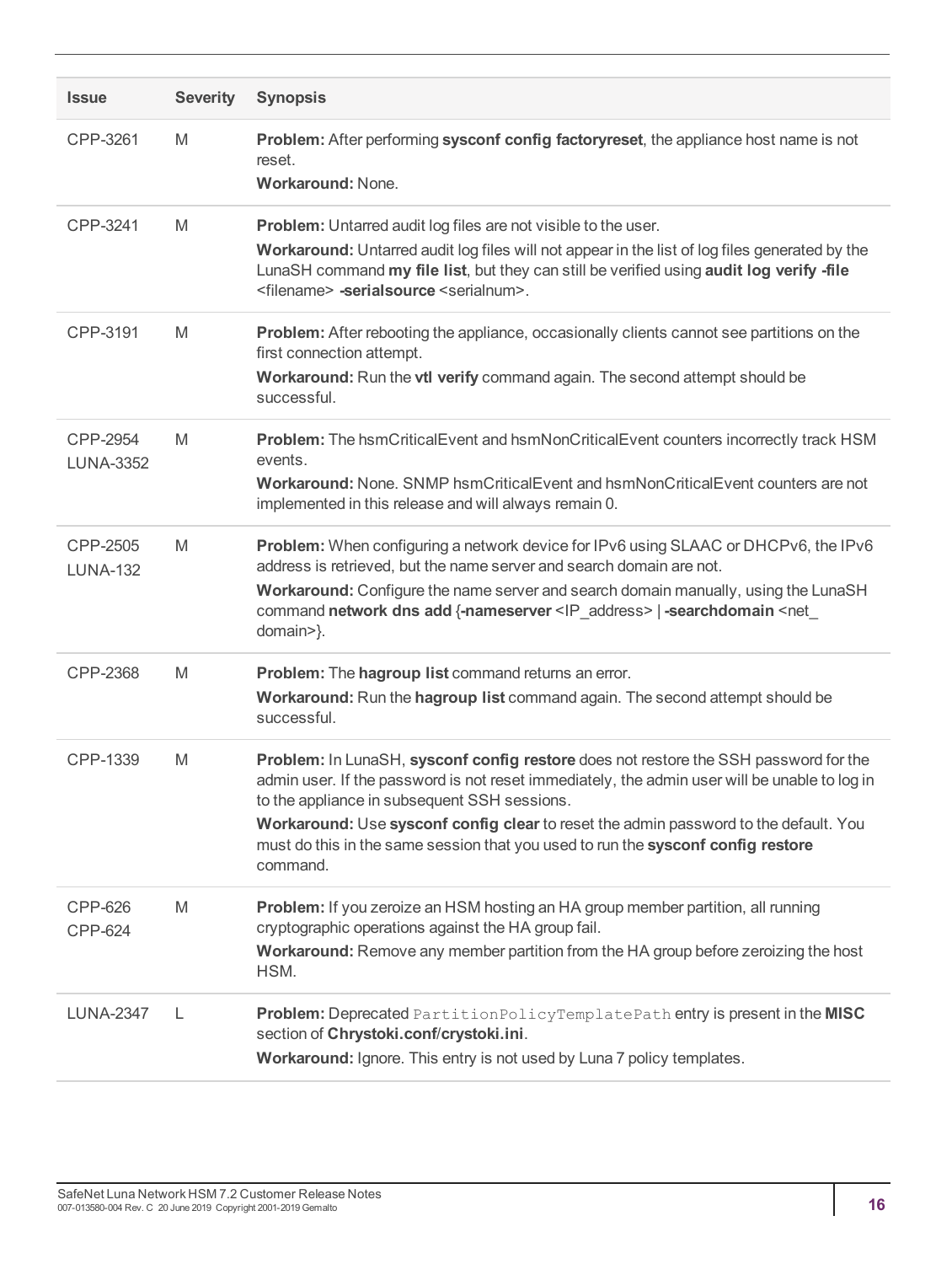| <b>Issue</b>                 | <b>Severity</b> | <b>Synopsis</b>                                                                                                                                                                                                                                                                  |
|------------------------------|-----------------|----------------------------------------------------------------------------------------------------------------------------------------------------------------------------------------------------------------------------------------------------------------------------------|
| LUNA-2103                    | L               | <b>Problem:</b> If you enter duplicate policies (policies with the same ID) in the partition policy<br>template, the partition will take the last value.<br>Workaround: Avoid duplicate policy IDs in partition policy template files.                                           |
| <b>LUNA-2022</b>             | L               | Problem: Incorrect warning displayed when changing ssh restriction to bond slave device.<br>Message displayed is "Warning: SSH is already restricted to the specified ip address /<br>ethernet card. No changes made."<br>Workaround: None. You cannot bind SSH to a bond slave. |
| <b>LUNA-2015</b>             | L               | Problem: Default ntlsOperStatus for SNMP is incorrectly set to 0 (correct value: 3). This<br>can lead to errors in applications that adhere to syntax strictly.<br><b>Workaround: None.</b>                                                                                      |
| <b>LUNA-339</b>              | L               | Problem: Some appliance sensor information is missing or incorrectly reported via SNMP.<br>Workaround: Use the LunaSH command status sensors to obtain this information.                                                                                                         |
| <b>LUNA-218</b>              | L               | Problem: You cannot add a host or network route using the LunaSH network route add<br>command without including the gateway value.<br>Workaround: None.                                                                                                                          |
| CPP-3404                     | L               | Problem: CMU may crash or report a memory allocation error when using a non-FIPS<br>signing mechanism in FIPS mode.<br>Workaround: Specify a FIPS-approved signing mechanism such as sha256withRSA.                                                                              |
| CPP-3384<br><b>LUNA-1585</b> | L               | Problem: After zeroization or factory reset, the STC cipher option is set to NULL_ENC.<br>Output from hsm stc status includes "Cipher Name: No Cipher".<br>Workaround: Run the LunaSH command hsm stc cipher enable -all to enable all<br>available STC ciphers.                 |
| CPP-3235                     | L               | Problem: In LunaCM, the partition clone command fails the first time if the Partition SO is<br>logged in to the target slot.<br>Workaround: Run the partition clone command again. The second attempt should be<br>successful.                                                   |
| CPP-2960                     | L               | Problem: LunaCM hangs on exit on Windows 2016.<br>Workaround: End the LunaCM instance using the Task Manager.                                                                                                                                                                    |
| CPP-2925                     | L               | Problem: When the cklog library is configured, an error.txt file containing extraneous<br>messages may be created.<br><b>Workaround: None.</b>                                                                                                                                   |
| CPP-2380                     | L               | Problem: When running the MiscCSRCertificateDemo.java sample, a null pointer<br>exception occurs.<br>Workaround: None.                                                                                                                                                           |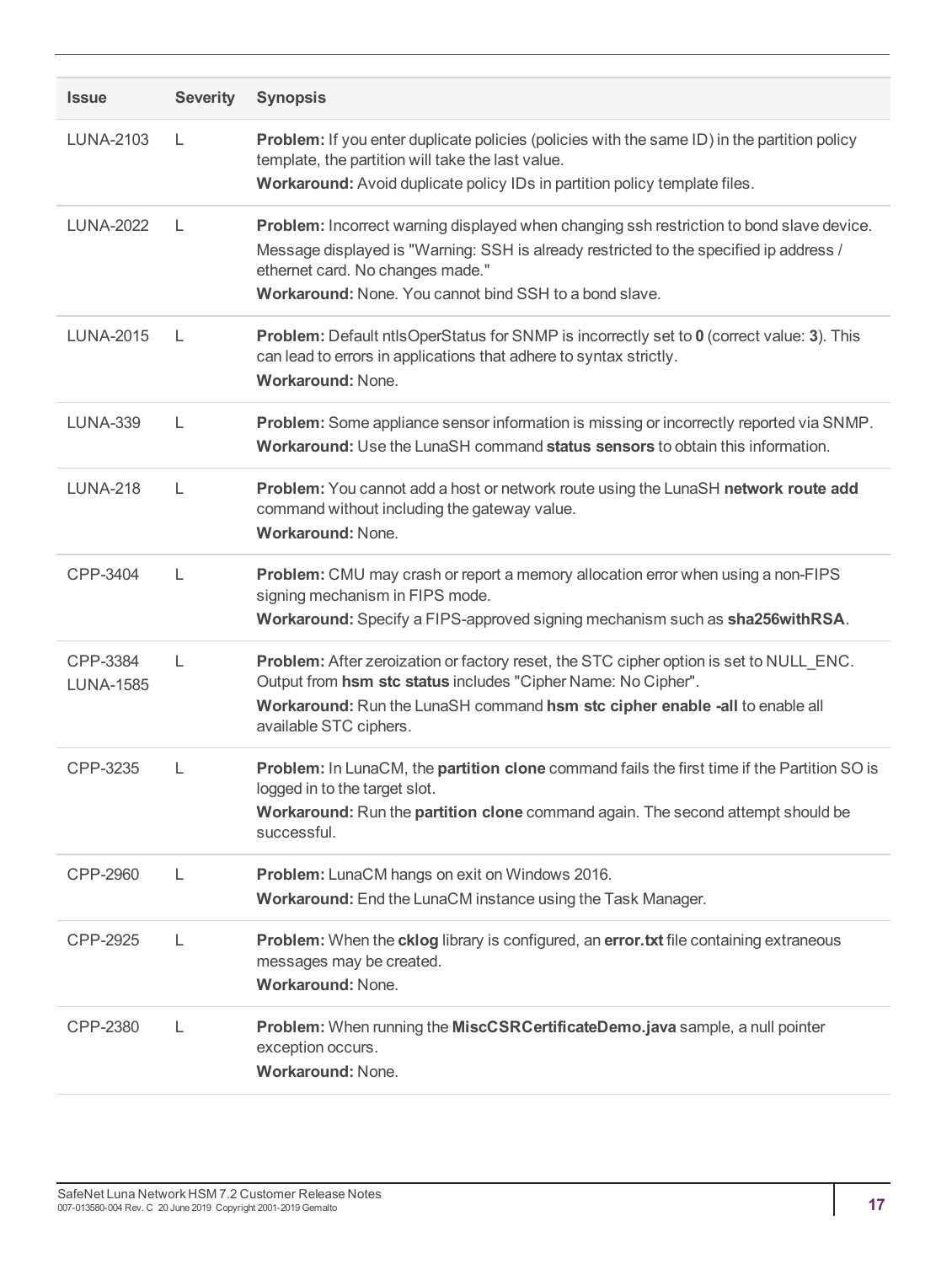| <b>Issue</b>                 | <b>Severity</b> | <b>Synopsis</b>                                                                                                                                                                                                                                  |
|------------------------------|-----------------|--------------------------------------------------------------------------------------------------------------------------------------------------------------------------------------------------------------------------------------------------|
| CPP-1249<br><b>LUNA-1681</b> |                 | <b>Problem:</b> Remote backup through TCP/IP via the LunaCM command partition archive<br>backup -slot remote -hostname <hostname> -port <portnum> is not recognized.<br/>Workaround: Use RBS to backup partitions remotely.</portnum></hostname> |
| CPP-932                      |                 | Problem: If the configured audit logging directory is not found, the PED client service fails<br>with error LOGGER init failed.<br>Workaround: Ensure that the directory you configure for audit logging exists.                                 |

# <span id="page-17-0"></span>Resolved Issues

This section lists issues that have been resolved for the current release.

#### **Table 4: List of resolved issues**

| <b>Issue</b>         | <b>Severity</b> | <b>Synopsis</b>                                                                                                                                                                                                                                                                                          |
|----------------------|-----------------|----------------------------------------------------------------------------------------------------------------------------------------------------------------------------------------------------------------------------------------------------------------------------------------------------------|
| <b>LKX-3338</b>      | H.              | Problem: On Luna HSM *700 and *750 models, asymmetric digest-and-sign or digest-and-<br>verify mechanisms produce the wrong result when the data length exceeds 64 kB.<br><b>Fixed:</b> Fixed in firmware 7.2.0 and 7.0.3.                                                                               |
| LKX-3233<br>LKX-3201 | H.              | Problem: Value for HSM policy 46 (Disable Decommission) cannot be changed.<br>Attempting to change it returns an error (CKR_CONFIG_FAILS_DEPENDENCIES).<br><b>Fixed:</b> Fixed in firmware 7.2.0.                                                                                                        |
| <b>LUNA-3015</b>     | H               | Problem: Appliance command sysconf config factoryReset does not remove port<br>bonding.<br><b>Fixed:</b> Fixed in release 7.2.                                                                                                                                                                           |
| <b>LUNA-2663</b>     | H               | Problem: In LunaSH, hsm firmware upgrade fails with errors (LUNA_RET_<br>UNKNOWN_COMMAND and RC_GENERAL_ERROR) if STC is enabled on the Admin<br>channel. It is then necessary to decommission the HSM in order to upgrade the firmware.<br><b>Fixed:</b> Fixed in release 7.2.                          |
| <b>LUNA-2230</b>     | H               | Problem: If HSM policy 39 (Allow Secure Trusted Channel) is turned off while STC is<br>enabled on the admin channel, the HSM SO is unable to log in using hsm login.<br>Fixed: Fixed in release 7.2.                                                                                                     |
| <b>LKX-3184</b>      | M               | Problem: If HSM policy 39: Enable Secure Trusted Channel has been set to 1 (ON) at any<br>time, attempting a firmware rollback will cause the HSM to fail with an error (Unable to<br>communicate with HSM.)<br>Fixed: Fixed in firmware 7.2.0. However, this issue still exists in firmware 7.0.3. See. |
| <b>LUNA-2947</b>     | M               | Problem: When using SafeNet Luna Network HSM appliance software 7.2 with earlier<br>SafeNet Luna HSM Client software, cmu getpkc fails with an error ("Could not retrieve the<br>PKC").<br><b>Fixed:</b> Fixed in Luna HSM Client 7.2.                                                                   |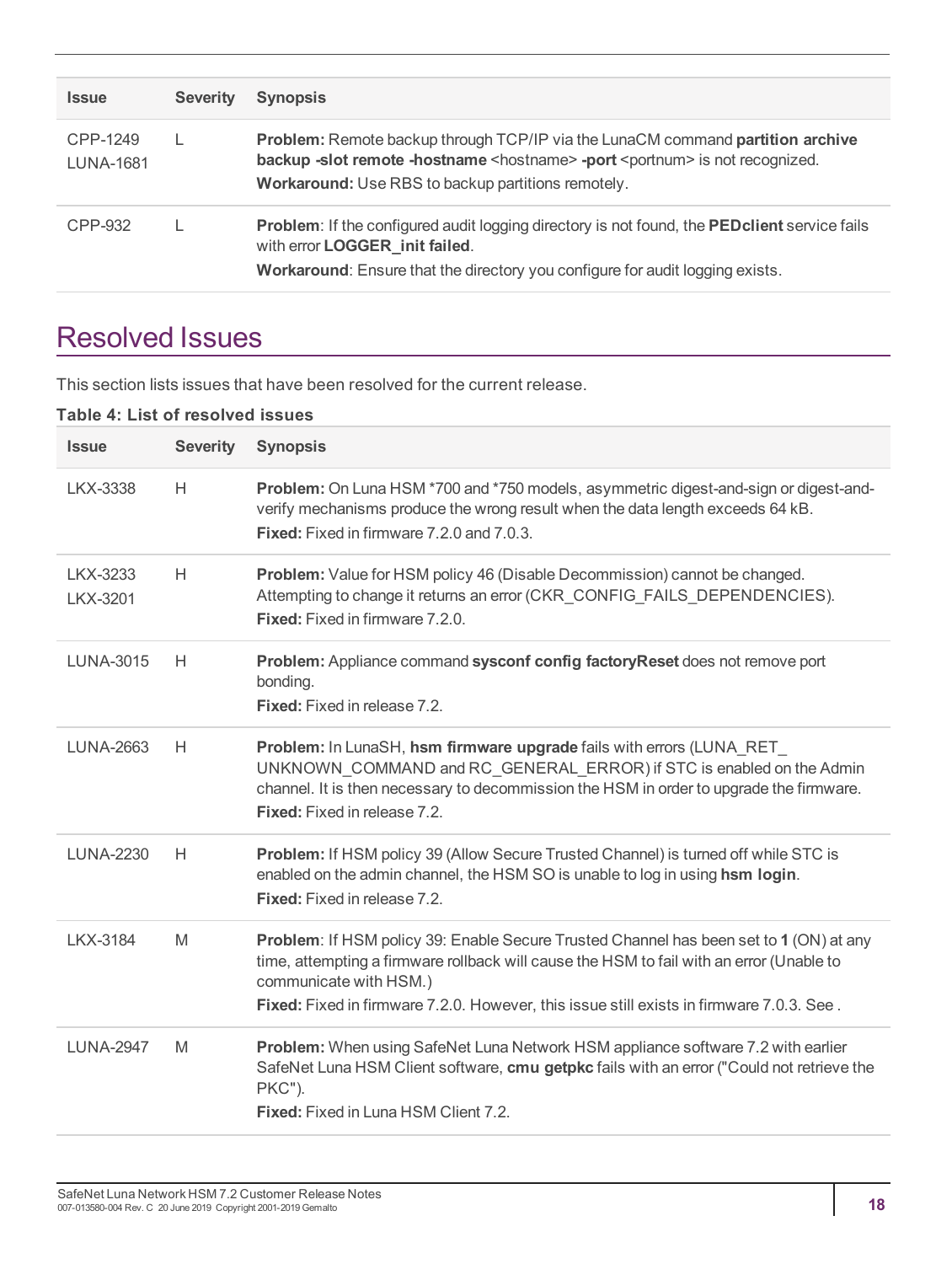| <b>Issue</b>                | <b>Severity</b> | <b>Synopsis</b>                                                                                                                                                                                      |
|-----------------------------|-----------------|------------------------------------------------------------------------------------------------------------------------------------------------------------------------------------------------------|
| <b>LUNA-2677</b>            | M               | Problem: Unable to change CKA_EXTRACTABLE key attribute via Java<br>(LunaProvider/JSP).<br><b>Fixed:</b> Fixed in Luna HSM Client 7.2.                                                               |
| <b>LUNA-2081</b>            | M               | <b>Problem:</b> Multipart AES_KW operations on non-block-sized-data returns incorrect error<br>code CKR_DEVICE_ERROR.<br><b>Fixed:</b> Fixed in release 7.2.                                         |
| <b>LUNA-2077</b>            | M               | <b>Problem:</b> On Windows, one-step NTLS is very slow and takes almost four minutes to<br>complete the NTLS connection setup.<br>Fixed: One-step NTLS performance has been improved in release 7.2. |
| LKX-3178                    | M               | Problem: When you use an older client, and query partition-level capabilities and policies,<br>the HSM returns incorrect policy numbers.<br><b>Fixed:</b> Fixed in firmware 7.2.0.                   |
| LKX-3159                    | M               | Problem: In LunaCM, hsm information monitor incorrectly reports HSM utilization.<br><b>Fixed:</b> Fixed in firmware 7.2.0.                                                                           |
| RAPI-1446                   | M               | Problem: Webclient sample cannot complete tasks.<br>Workaround: Fixed in REST API 6.0.0.                                                                                                             |
| LKX-3042<br><b>LKX-2989</b> | L               | Problem: When partition policy 39: Allow start/end date attributes is enabled, all start dates<br>must be later than January 01, 1970.<br><b>Fixed:</b> Fixed in firmware 7.2.0.                     |

# <span id="page-18-0"></span>Revision History

#### **Revision A: 07 May 2018**

**>** Initial Release

#### **Revision B: 17 August 2018**

- **>** Added to "New Features and [Enhancements" on](#page-3-1) page 4:
	- **•** Version 7.2 and newer Luna HSM Client can be used with HSMs running Luna 6.2.1 or higher without conflict.
	- **•** The improved Luna HSM Client can be used to create mixed-version HA groups with Luna 6/7 partitions.

#### **Revision C: 20 June 2019**

**>** Added "Important Notices for SafeNet Luna Network HSM 7.2 Optical Ethernet [Release" on](#page-1-2) page 2 about the factory-orderable option for 10 Gbps Optical Ethernet